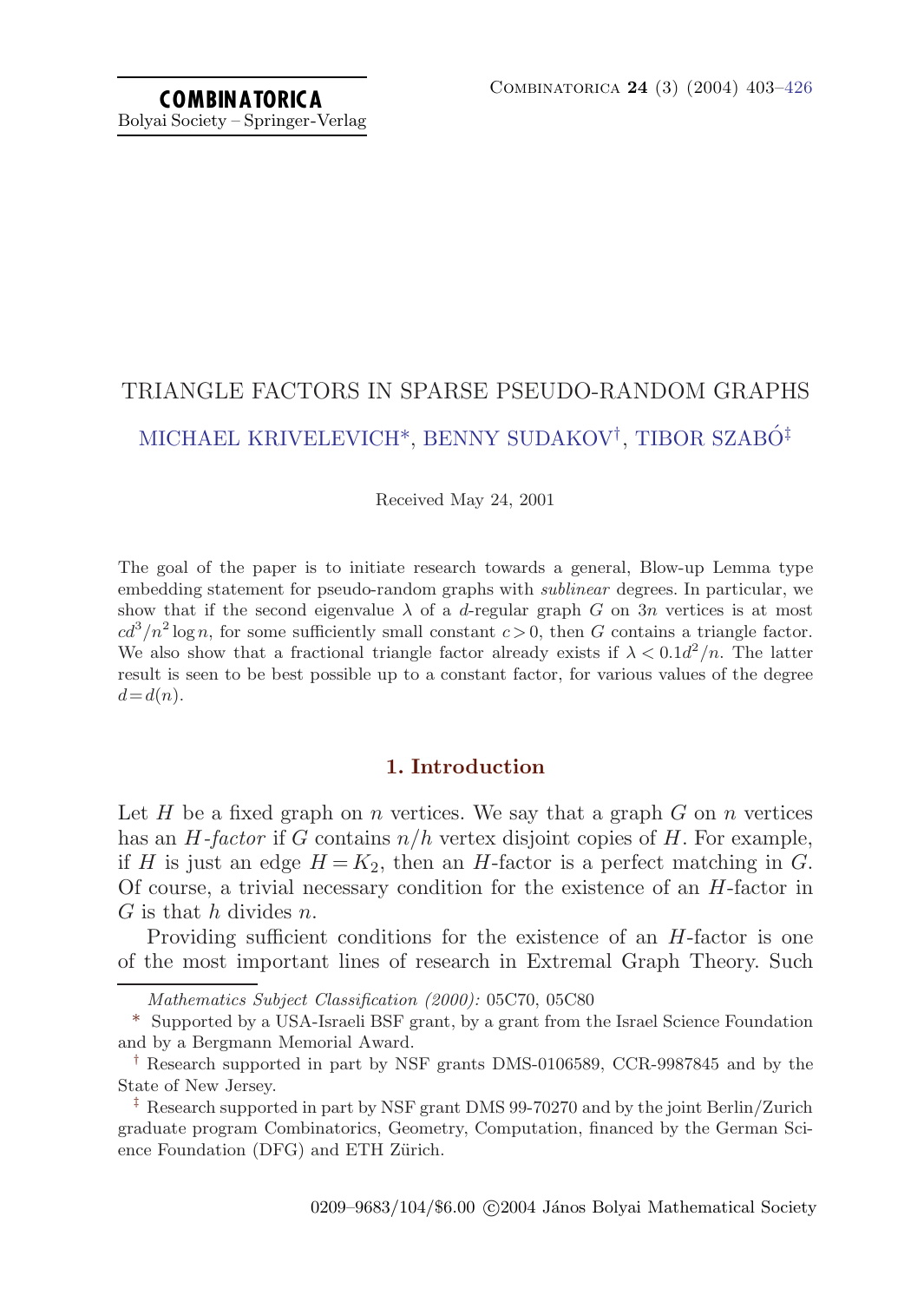renowned results as matching theorems of Hall and Tutte can certainly be classified into this category. Usually we assume that  $H$  is fixed while the order n of the underlying graph  $G$  grows. In many cases sufficient conditions are formulated in terms of the minimum degree of G. For example, a classical result of Corrádi and Hajnal  $[11]$  asserts that every graph on n vertices with minimum degree at least  $2n/3$  contains a triangle factor (assuming again 3 divides  $n$ ). This was generalized later by Hajnal and Szemerédi [[16\]](#page-21-0) who proved that if the minimum degree  $\delta(G)$  satisfies  $\delta(G) \geq (1 - \frac{1}{r})n$ , then G contains  $n/r$  vertex disjoint copies of  $K_r$ . The statement of this theorem is easily seen to be tight. Therefore for sparse graphs we need more subtle conditions to guarantee the existence of an H-factor. It turns out that pseudo-randomness allows in many cases to obtain results which fail to hold for general graphs of the same edge density.

Pseudo-random graphs can be informally described as graphs whose edge distribution resembles closely that of a truly random graph  $G(n, p)$  of the same edge density. They have been a subject of intensive study during the last two decades and have seen numerous applications both in combinatorics and theoretical computer science (see, e.g. [[23](#page-21-0)], [[24\]](#page-21-0), [\[10\]](#page-20-0), [\[22](#page-21-0)], [[4](#page-20-0)] and the recent survey [\[19](#page-21-0)]).

Among several possible ways, we choose the one through eigenvalues to formulate precisely the concept of "pseudo-random graph". This will enable us to use the powerful and well developed machinery of spectral graph theory (see [[9](#page-20-0)]) to connect between the eigenvalues of a graph and its edge distribution. For simplicity, we restrict our attention to regular pseudo-random graphs (our methods should apply also to almost regular graphs, but exact statements are harder to formulate). Some definitions are in place here. Let  $G = (V, E)$  be a graph with vertex set  $V = \{1, \ldots, n\}.$ The adjacency matrix  $A = A(G)$  is an n-by-n 0,1-matrix whose entry  $a_{ij}$  is 1 whenever  $(i, j) \in E(G)$ , and is 0 otherwise. As A is a real symmetric matrix, all its eigenvalues are real. We thus denote the eigenvalues of  $A$ , usually also called the eigenvalues of the graph  $G$  itself, by  $\lambda_1 \geq \lambda_2 \geq \cdots \geq \lambda_n$ . In case G is a d-regular graph, it follows from the Perron–Frobenius Theorem that  $\lambda_1 = d$  and  $|\lambda_i| \leq d$  for all  $2 \leq i \leq n$ . Let now  $\lambda = \lambda(G) = \max\{|\lambda_i(G)| : i = 2, 3, ..., n\}$ . The parameter  $\lambda$  is usually called the second eigenvalue of G.

It is well known that the larger the so called spectral gap (i.e. the difference between the order of magnitude of d and  $\lambda$ ) is, the more closely the edge distribution of G approximates that of a random graph  $G(n, d/n)$ . We will cite relevant quantitative results in the next section, for now we just state that the value of  $\lambda$  will serve us as the measure of randomness.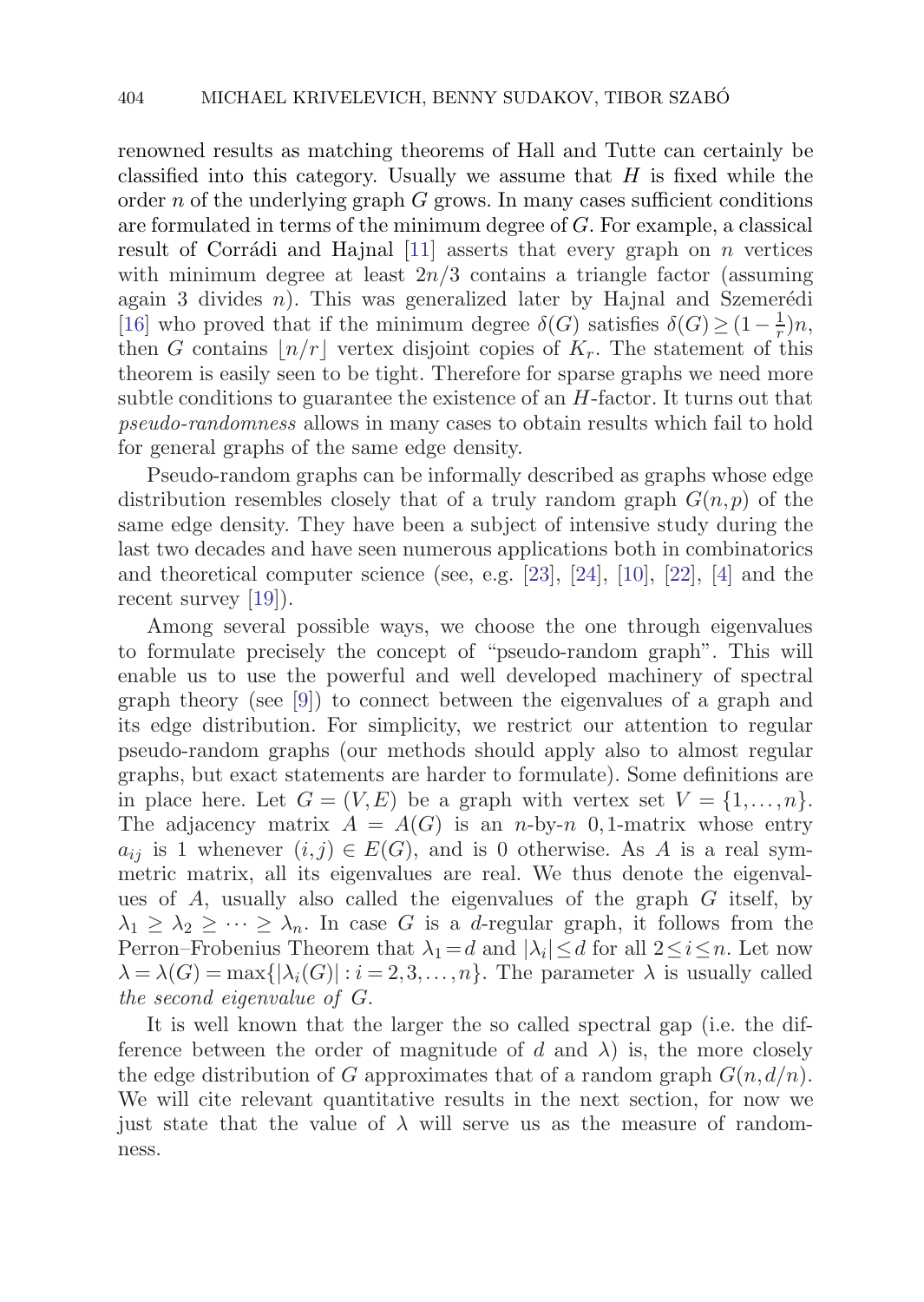The subject of this paper is to obtain a sparse version of the result of Corrádi and Hajnal. We show that under certain conditions pseudorandomness ensures the existence of a triangle factor. First we discuss the case of constant edge density  $p$ . In this case the celebrated Blow-up Lemma of Komlós, Sárközy and Szemerédi [[17](#page-21-0)] can be used to show the existence of H-factors.

In order to formulate the Blow-up Lemma we need to introduce the notion of a super-regular pair. Given  $\epsilon > 0$  and  $0 < p < 1$ , a bipartite graph G with bipartition  $(V_1, V_2)$ ,  $|V_1| = |V_2| = n$ , is called *super*  $(p, \epsilon)$ -regular if for all vertices  $v \in V(G)$ ,

$$
(p - \epsilon)n \le d(v) \le (p + \epsilon)n,
$$

and for every pair of sets  $(U, W)$ ,  $U \subset V_1$ ,  $W \subset V_2$ ,  $|U|, |W| \geq \epsilon n$ ,

$$
\left|\frac{e(U,W)}{|U||W|} - \frac{|E(G)|}{n^2}\right| \le \epsilon.
$$

The Blow-up Lemma roughly states that any  $r$ -partite graph  $H$  with parts of order  $n > n_0(\epsilon, r, p, \Delta)$ , and of maximum degree  $\Delta$  is a subgraph of any r-partite graph G with parts  $V_1, \ldots, V_r$  of order also n, for which all  $\binom{r}{2}$  $\binom{r}{2}$ bipartite subgraphs  $G[V_i, V_j]$  are super  $(p, \epsilon)$ -regular. In particular such G contains an  $H$ -factor for every fixed graph with chromatic number  $r$ . This version of the lemma, due to Rödl and Rucinski  $[21]$ , is somewhat different from and yet equivalent to the original formulation of Komlós et al. We use it here as it is closer in spirit to the notion of pseudo-randomness.

The Blow-up Lemma is a very powerful embedding tool. Using it together with the properties of pseudo-random graphs (see the next section) one can easily prove that if the vertex degree  $d$  is linear in the number of vertices  $n$ , then already a very weak condition on the spectral gap  $\lambda = o(d)$  guarantees a triangle factor. As usual, the case of a vanishing edge density  $p = o(1)$  is significantly more complicated. Here a sufficient condition for the existence of an  $H$ -factor should depend heavily on the graph  $H$ , as there may exist quite dense pseudo-random graphs without a single copy of  $H$ . We discuss such examples in [Section 6](#page-18-0). The case when  $H = K_2$  is relatively simple. Indeed, already an extremely weak pseudo-randomness condition,  $\lambda \leq d-2$ , suffices to guarantee a perfect matching (see [\[19\]](#page-21-0)).

In this paper we consider the first substantial case, when  $H = K_3$ . We prove the following theorem, that provides a sufficient condition for a triangle factor in a pseudo-random regular graph  $G$  and does not require its degree  $d$ to be linear in  $|V(G)|$ . This result can also be interpreted as a first attempt to extend the Blow-up Lemma to sparse graphs.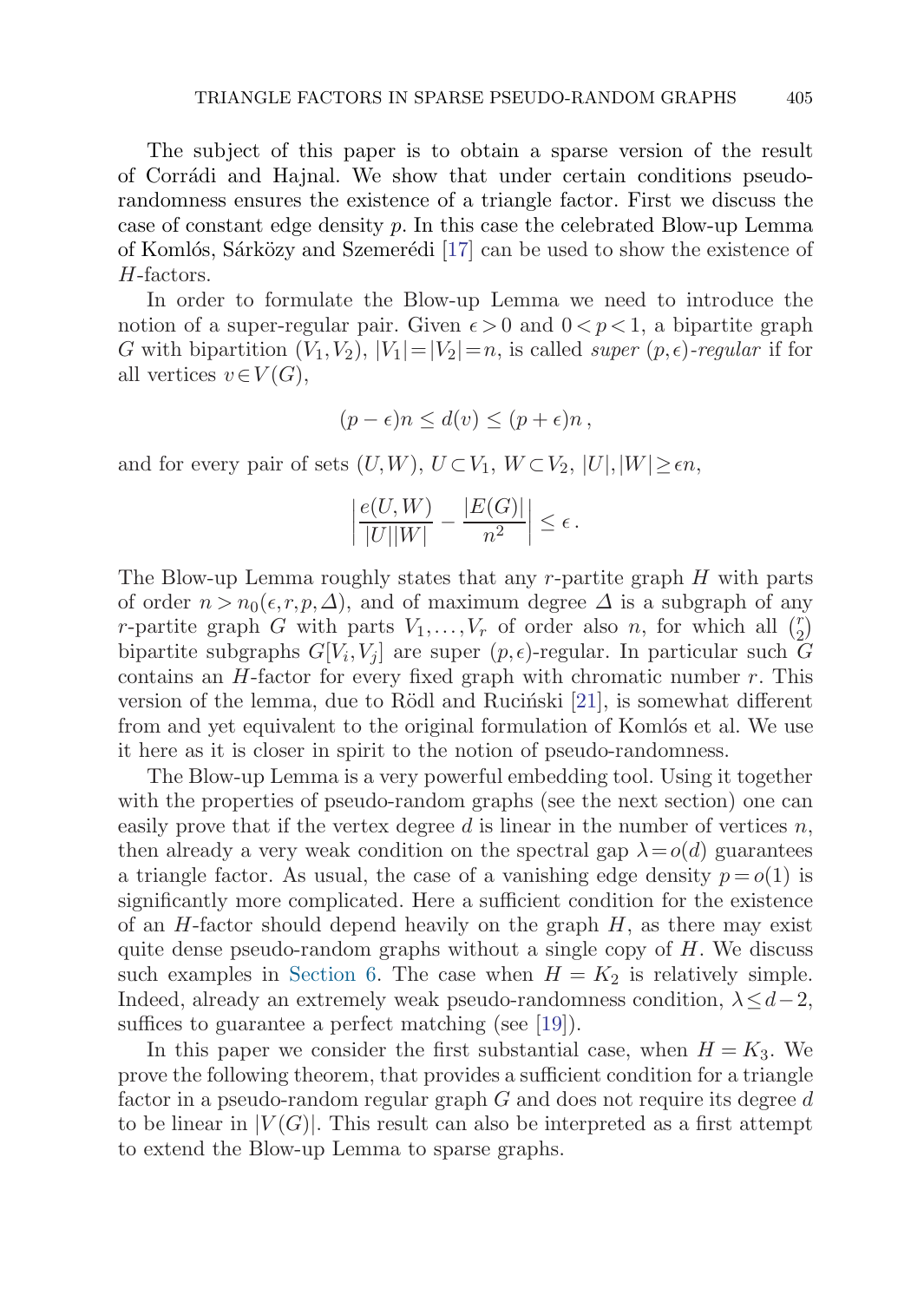<span id="page-3-0"></span>**Theorem 1.1.** *Let* G *be a* d*-regular graph on* n *vertices, such that* n *is divisible by* 3*. If*

$$
\lambda(G) = o\left(\frac{d^3}{n^2 \log n}\right),\,
$$

*then* G *has a triangle factor.*

Our proof uses properties of random matchings in bipartite graphs similar to that in [[21](#page-21-0)]. But applying directly the approach of [\[21](#page-21-0)], one can only infer the existence of a triangle factor in pseudo-random graphs, which are quite dense. So to obtain the bound in Theorem 1.1, new ideas are needed.

Since for graphs with sublinear degrees  $\lambda(G) = \Omega(\sqrt{d})$  (see [Proposi](#page-5-0)ti[on 2.3](#page-5-0) below), Theorem 1.1 starts working for degrees  $d = d(n)$  asymptotically larger than  $n^{4/5} \log^{2/5} n$ . The next statement, whose proof is based on a construction of Alon [\[1](#page-20-0)], shows that 4/5 cannot be replaced by a power smaller than  $2/3$ .

**Theorem 1.2.** *For every function*  $d(n)$  *such that*  $\Omega(n^{2/3}) \leq d \leq n$  *there exists a triangle-free graph* G *that satisfies:*

- *1.*  $|V(G)| = n_1 = \Theta(n);$
- 2. G is  $d_1$ -regular with  $d_1 = \Theta(d)$ ;
- 3.  $\lambda(G) = O(d_1^2/n_1)$ .

We tend to think that the condition of Theorem 1.1 can be further improved, maybe even down to the bound of Theorem 1.2. To substantiate this conjecture we discuss the fractional variant of the problem. Let us introduce the relevant terminology. Let  $G=(V,E)$  be a graph. Denote by  $T=T(G)$  the set of all triangles of G. A function  $f: T \to \mathbb{R}_+$  is called a *fractional triangle* factor if for every  $v \in V(G)$  one has  $\sum_{t \in T, v \in t} f(t) = 1$ . If G contains a triangle factor  $T_0$ , then assigning values  $f(t) = 1$  for all  $t \in T_0$ , and  $f(t) = 0$  for all other  $t \in T$  produces a fractional triangle factor. This simple argument shows that the existence of a triangle factor in G implies the existence of a fractional triangle factor. The converse statement is easily seen to be invalid in general.

It turns out that this fractional relaxation of the integer problem is much more tractable, and quite precise result can be obtained about it.

**Theorem 1.3.** Let  $G = (V, E)$  be a d-regular graph on *n* vertices. If

$$
\lambda(G) \le \frac{0.1d^2}{n},
$$

*then* G *has a fractional triangle factor.*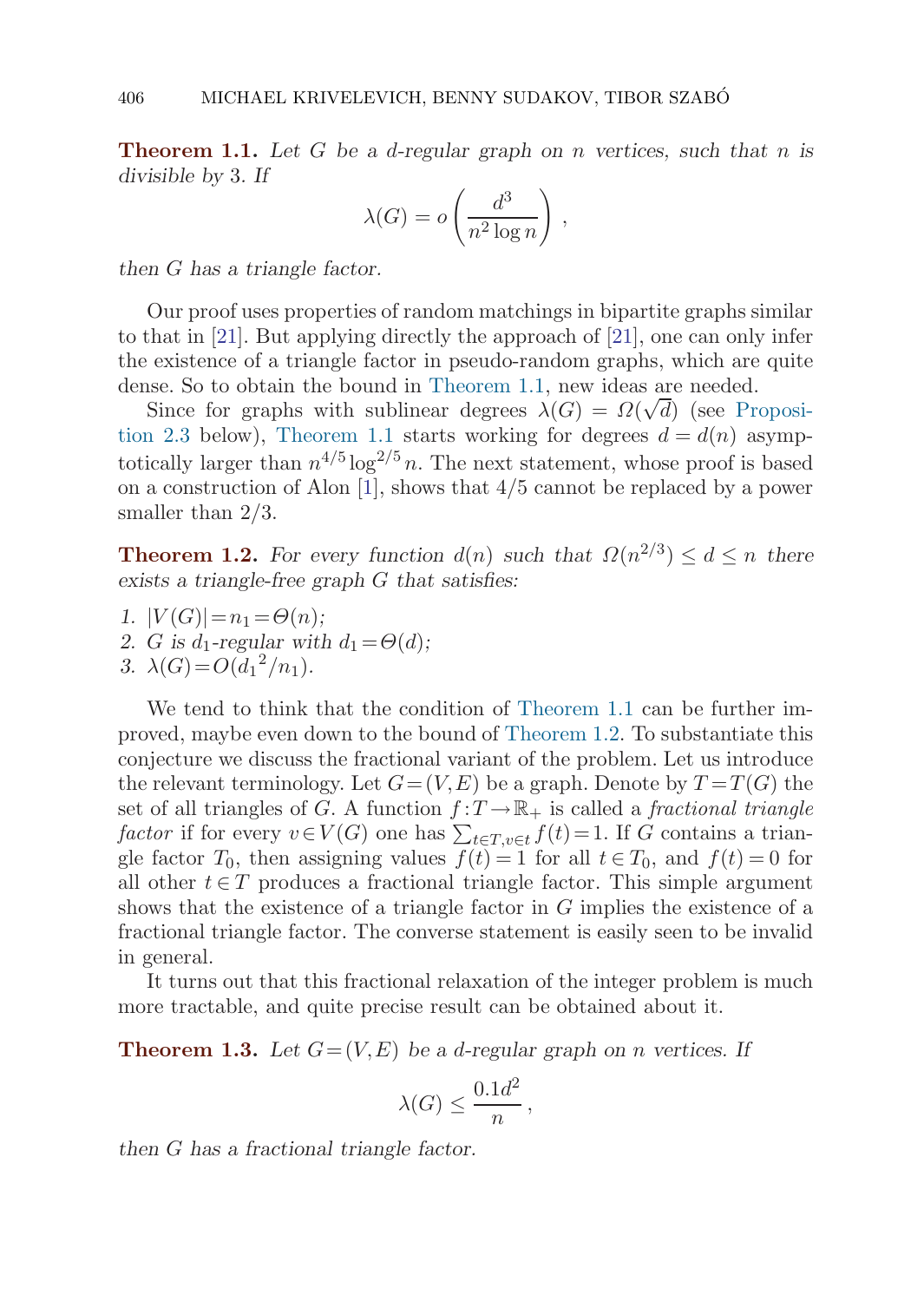<span id="page-4-0"></span>The lack of triangles of course prevents the existence of a fractional triangle factor. So [Theorem 1.2](#page-3-0) shows that for any sensible degree d the assertion of [Theorem 1.3](#page-3-0) is best possible up to a constant factor.

The rest of the paper is organized as follows. The next section collects useful properties of pseudo-random graphs together with some simple facts about eigenvalues. In [Section 3](#page-6-0) we provide estimates for the number of perfect matchings in bipartite graphs, to be used as technical tools in the proof of our main result. [Section 4](#page-7-0) is devoted to the proof of [Theorem 1.1,](#page-3-0) the sufficient condition for a triangle factor. We prove [Theorem 1.3](#page-3-0) in [Section 5](#page-14-0). In [Section 6](#page-18-0) we present a construction of pseudo-random triangle-free graphs of various vertex degrees which will show the optimality of the fractional result of [Section 5.](#page-14-0) [Section 7](#page-19-0), the last section of the paper, is devoted to concluding remarks and discussion of relevant open problems.

For a vertex v,  $N(v)$  denotes the neighborhood of v, and  $d(v)$  denotes its degree. For a subset X of the vertex set,  $N_X(v) = N(v) \cap X$ ,  $d_X(v) =$  $|N_X(v)|$ . The number of common neighbors of vertices u and v is denoted by  $d(u,v)$ . Given subsets of vertices  $B, C \subseteq V(G)$ ,  $e(B,C)$  denotes the number of ordered pairs  $(u, v)$ , where  $u \in B$ ,  $v \in C$  and  $(u, v) \in E(G)$ ; of course when B and C are disjoint,  $e(B, C)$  is just the number of edges of G connecting B and C. Finally a graph  $G=(V,E)$  is called an  $(n,d,\lambda)$ -graph if it is d-regular, has n vertices and the second eigenvalue of G is at most  $\lambda$ . All logarithms in this paper are natural. We will also routinely omit floor and ceiling signs in order to simplify the presentation.

# **2. Properties of (***n, d,λ***)-graphs**

This section contains description of basic facts about  $(n, d, \lambda)$ -graphs. For a more detailed information about pseudo-random graphs we refer the interested reader to the recent survey of the first two authors [[19](#page-21-0)].

The following two results, quite well known by now, provide a quantitative support to the thesis that spectral gap in regular graphs implies pseudo-randomness. This is especially visible in [Theorem 2.2](#page-5-0), where it is stated explicitly that the number of edges between any pair of sufficiently large sets  $B, C$  in an  $(n, d, \lambda)$ -graph is close to its expected value  $|B||C|d/n$ in the random graph  $G(n, d/n)$  if the second eigenvalue  $\lambda$ , governing the error term, is relatively small.

**Theorem 2.1** ([6](#page-20-0), page 122, Theorem 2.4). Let G be an  $(n, d, \lambda)$ -graph. *For any*  $B \subseteq V = V(G)$ *,* 

$$
\sum_{v \in V} (N_B(v) - |B|d/n)^2 \le \lambda^2 |B|(n - |B|)/n.
$$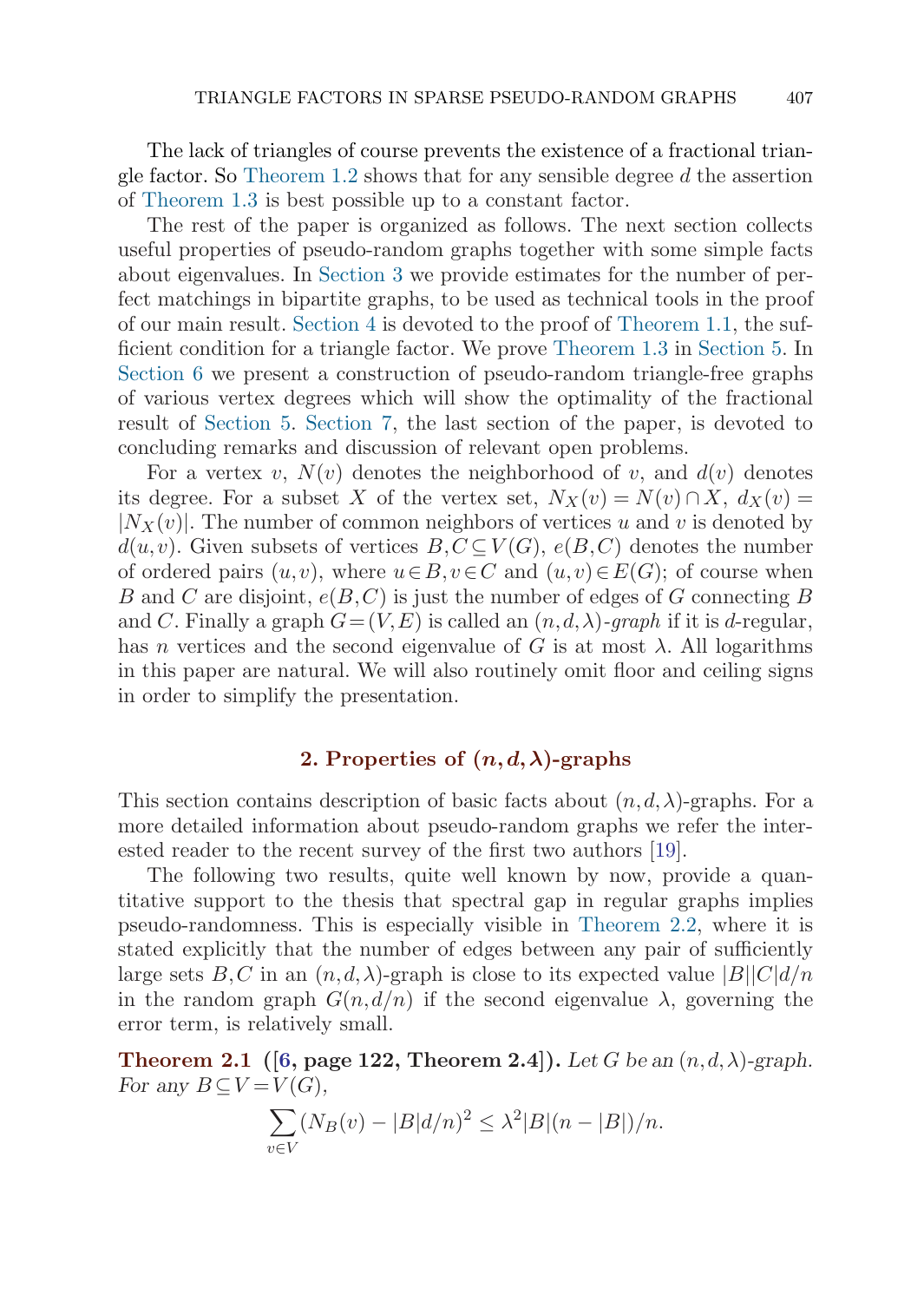<span id="page-5-0"></span>**Theorem 2.2** ([[6](#page-20-0), page 122, Corollary 2.5]). Let G be an  $(n,d,\lambda)$ *graph. For any*  $B \subseteq V(G)$ *,*  $C \subseteq V(G)$ *,* 

$$
|e(B,C) - |B||C|d/n| \le \lambda \sqrt{|B||C|}.
$$

[Theorems 2.1,](#page-4-0) 2.2 indicate that the smaller the second eigenvalue  $\lambda$  of a dregular graph  $G$  on  $n$  vertices is, the closer its edge distribution approximates that of the truly random graph  $G(n, d/n)$ . A legitimate question is thus how small can  $\lambda$  be for given n and d? As the following easy proposition shows,  $\lambda = \Omega(\sqrt{d})$  unless the degree d is very close to n.

**Proposition 2.3.** *Let* G *be an*  $(n, d, \lambda)$ *-graph. Then*  $\lambda \geq \sqrt{(nd-d^2)/(n-1)}$ *. In particular for*  $d \leq n/2$ ,  $\lambda \geq \sqrt{d}/\sqrt{2}$ .

**Proof.** Let A be the adjacency matrix of G. The trace of  $A^2$  is easily seen to be equal to the number of ones in A, which is exactly  $2|E(G)|=nd$ . We thus obtain:

$$
nd = Tr(A^{2}) = \sum_{i=1}^{n} \lambda_{i}^{2} \le d^{2} + (n - 1)\lambda^{2}.
$$

Solving the above inequality for  $\lambda$  establishes the claim of the proposition.

**Theorem 2.4.** *Let* G *be an*  $(n, d, \lambda)$ -graph. For an integer  $r \geq 2$ , define:

$$
s_r = \frac{\lambda n}{d} \left( 1 + \frac{n}{d} + \dots + \left( \frac{n}{d} \right)^{r-2} \right).
$$

Then every set of more than  $s_r$  vertices of G spans a copy of  $K_r$ .

This theorem can be proved by induction on  $r$  using repeatedly Theorem 2.2. A proof can be found in [[3](#page-20-0)].

Given a graph  $G = (V, E)$ , a k-blow-up of G, denoted by  $G(k)$ , is obtained be replacing each vertex of  $G$  by an independent set of size  $k$  and connecting two vertices of  $G(k)$  by an edge if and only if the corresponding vertices of G are connected by an edge.

**Proposition 2.5.** Let G be an  $(n, d, \lambda)$ -graph. Then the blow-up  $G(k)$  is a  $(kn, kd, k\lambda)$ -graph.

**Proof.** It is obvious that  $G(k)$  has kn vertices and is kd-regular. In order to estimate the eigenvalues of  $G(k)$ , recall that the Kronecker product of an  $m \times n$  dimensional matrix  $A = (a_{ij})$  and an  $s \times t$ -dimensional matrix  $B = (b_{kl})$ is an  $ms \times nt$ -dimensional matrix  $A \otimes B$ , whose entry labeled  $((i,k)(j,l))$  is  $a_{ij}b_{kl}$ . In case A and B are symmetric matrices with spectra  $\{\lambda_1,\ldots,\lambda_n\}$ ,  $\{\mu_1,\ldots,\mu_t\}$  respectively, it is a simple consequence of the definition that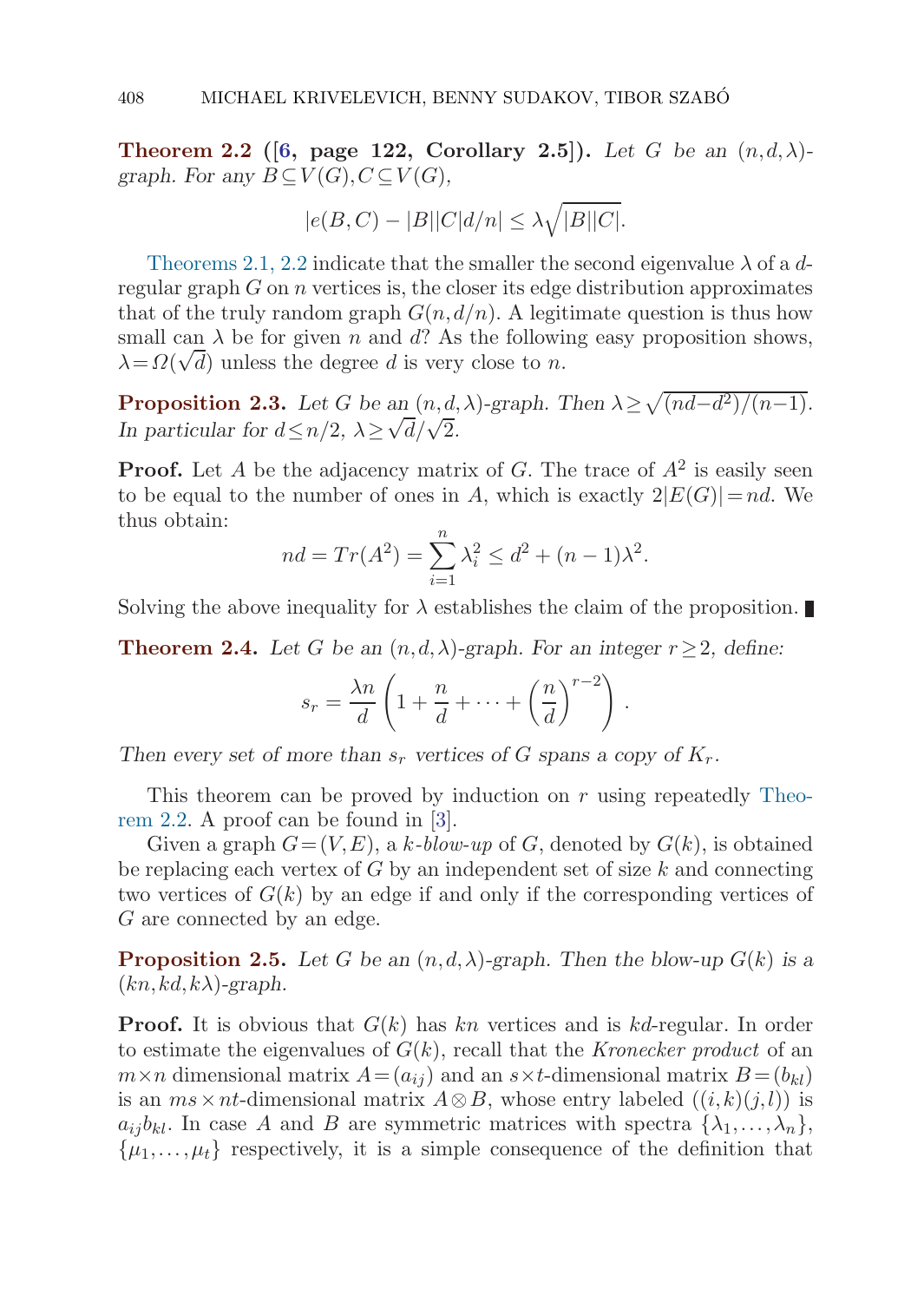<span id="page-6-0"></span>the spectrum of  $A \otimes B$  is  $\{\lambda_i \mu_k : i = 1, \ldots, n, k = 1, \ldots, t\}$  (see, e.g. [\[12\]](#page-20-0)). Observe that the adjacency matrix of  $G(k)$  is formed by taking the Kronecker product of the adjacency matrix of G with the all-1 matrix  $J_k$  of order kby-k. Therefore the eigenvalues of  $G(k)$  are obtained by taking all possible products of an eigenvalue of G and that of  $J_k$ . Since the distinct eigenvalues of  $J_k$  are k and 0, the eigenvalues of  $G(k)$  are obtained by multiplying the eigenvalues of G by  $k$ , and adding 0 to this list, in case it is not there already. This immediately implies that  $\lambda(G(k))=k\lambda(G)$ . П

## **3. Perfect matchings in pseudo-random bipartite graphs**

In this, mostly technical, section we obtain estimates on the number of perfect matchings in bipartite graphs with some pseudo-random properties, to be used later in the proof of [Theorem 1.1.](#page-3-0) Our approach is based on known estimates for permanents of matrices and is similar to the one used in [\[5\]](#page-20-0). First we need a lemma about the existence of factors of large degree in pseudo-random bipartite graphs.

**Lemma 3.1.** Let  $H'$  be a bipartite graph with bipartition  $V(H') = U \cup V$ ,  $|U| = |V| = n$ , such that  $|d(v) - d| < r$  for every vertex  $v \in V(H')$ . Suppose *furthermore that there exists a*  $\lambda$  *such that for any*  $A \subseteq U, B \subseteq V$ 

$$
\left| e(A,B) - \frac{|A||B|d}{n} \right| < \lambda \sqrt{|A||B|}.
$$

Let  $t > 0$  be an integer and let  $k = d-2r-2t-\lambda$ . Let H be a subgraph of H' *obtained by deleting some edges of*  $H'$  *so that at any vertex not more than* t *incident edges are deleted.*

If  $\lambda < \frac{d^2}{20n}$ , and  $t + r \leq \frac{d^2}{40n}$ , then *H* has a *k*-factor.

**Proof.** The existence of a k-factor [[20](#page-21-0), page 70, Theorem 2.4.2] is equivalent to the property that for every two subsets  $X \subseteq U, Y \subseteq V$ 

$$
e_H(U - X, V - Y) \ge k(n - |X| - |Y|).
$$

This condition can be reformulated in the following more convenient form: For every subsets  $X \subseteq U$ ,  $Y \subseteq V$  of cardinalities  $|X| = x$ ,  $|Y| = y$ , respectively,

$$
(1) \t e_H(X,Y) \geq k(x+y-n).
$$

Checking the above condition appears to be a matter of routine, yet tedious calculations and case analysis. Following the referee's advice, we defer the technical details to the appendix.

From this lemma one can easily deduce the following estimate on the number of perfect matchings in H.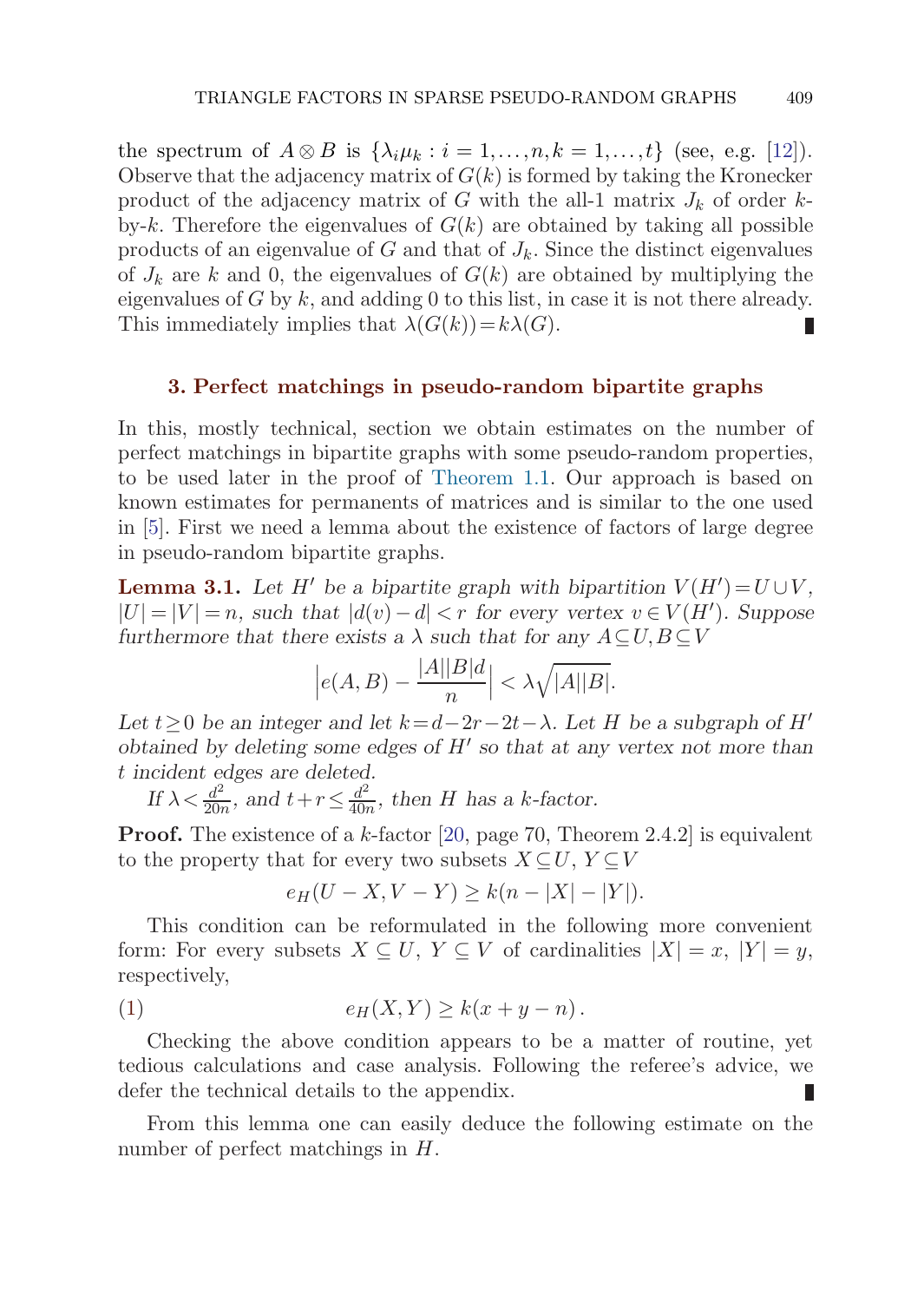<span id="page-7-0"></span>**Corollary 3.2.** *Let* H *be a bipartite graph as defined in [Lemma 3.1.](#page-6-0) Then* H has at least  $(k/n)^n n!$  perfect matchings.

**Proof.** To obtain this bound, observe that the van der Waerden conjecture on the permanent of doubly stochastic matrices, proved by Egorychev [\[13](#page-21-0)] and Falikman  $[14]$  $[14]$ , implies that the number of matchings in a k-regular bipartite graph is at least  $(k/n)^n n!$ .

We finish this section with an upper bound on the number of perfect matchings in bipartite graphs with a given degree sequence.

**Lemma 3.3.** Let H be a bipartite graph with bipartition  $V(H) = U \cup V$ ,  $|U|=|V|=n$ , such that the maximum degree of a vertex from U is at most d<sup>2</sup> > 6*. Suppose that there are* x *vertices from* U *having degree at most* d1>6*. Then the number of perfect matchings in* H *is at most*

$$
e^{-n}d_1^{x+\frac{x}{d_1}}d_2^{n-x+\frac{n-x}{d_2}}.
$$

**Proof.** Let us denote by  $d_v$  the degree of vertex  $v \in U$ . By Brégman's Theorem  $[8]$  $[8]$  (see also  $[6]$  $[6]$  $[6]$ ) the number of perfect matchings between U and V is at most

$$
\prod_{v\in U} (d_v!)^{\frac{1}{d_v}}.
$$

As the function  $f(t) = t!^{1/t}$  is increasing and  $t! < t(t/e)^t$  for  $t > 6$ , the above estimate is at most

$$
(d_1!)^{\frac{x}{d_1}}(d_2!)^{\frac{n-x}{d_2}} < \left(d_1 \left(\frac{d_1}{e}\right)^{d_1}\right)^{\frac{x}{d_1}} \left(d_2 \left(\frac{d_2}{e}\right)^{d_2}\right)^{\frac{n-x}{d_2}} = e^{-n}d_1^{x + \frac{x}{d_1}}d_2^{n-x + \frac{n-x}{d_2}}.\quad \blacksquare
$$

## **4. Triangle factors**

In this section we prove our main result, [Theorem 1.1](#page-3-0). Since it is known In this section we prove our main result, Theorem 1.1. Since it is known<br>that  $\lambda(G) \ge \sqrt{d}/\sqrt{2}$  for  $d \le n/2$  (see [Proposition 2.3](#page-5-0)), the assumptions of the theorem imply that  $d > n^{4/5}$  and  $\lambda(G) = O(d/\log n)$ . We will assume whenever it is needed that  $n$  is sufficiently large. For the sake of simplicity we will also write  $\lambda$  instead of  $\lambda(G)$ . Our proof borrows some ideas from the argument of [[21\]](#page-21-0).

Let  $d_1 = d/3$ ,  $n_1 = n/3$  and  $r = 2\sqrt{d \log n}$ . Clearly  $d_1/n_1 = d/n$ . Consider a random partition of  $V(G)$  into three equal parts  $V_1, V_2, V_3$ . A standard application of the Chernoff-type bounds gives that with positive probability,

(2) 
$$
|d_{V_i}(v) - d_1| \le r
$$
 for every  $v \in V$  and  $i = 1, 2, 3$ .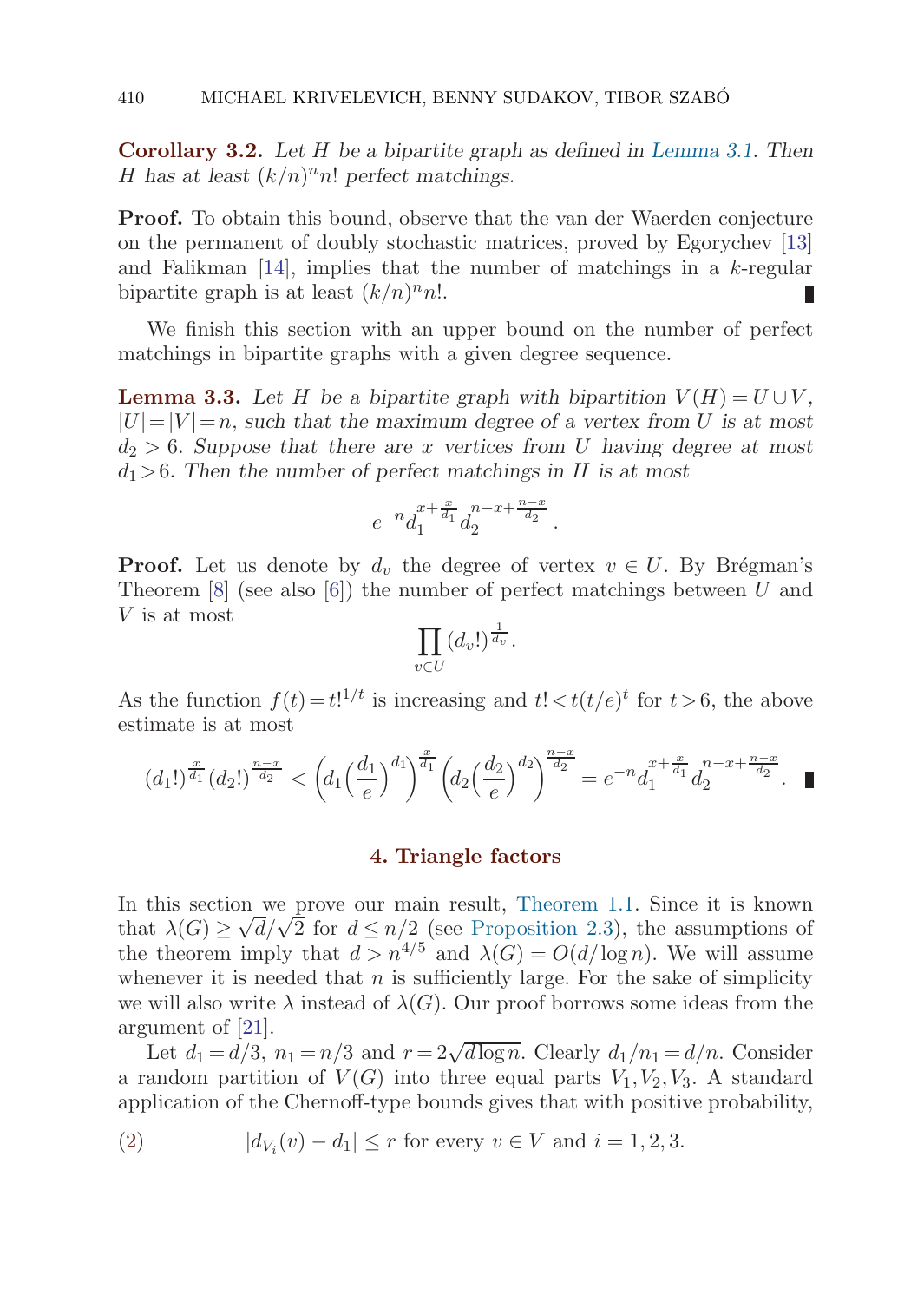<span id="page-8-0"></span>Let us fix a particular partition  $V_1 \cup V_2 \cup V_3 = V$ ,  $|V_1| = |V_2| = V_3 = n/3 = n_1$ , which has property [\(2\)](#page-7-0) and denote by  $H'$  the bipartite subgraph of  $G$ , which contains all the edges between  $V_1$  and  $V_2$ . By definition and by [Theorem 2.2](#page-5-0),  $H'$  satisfies the conditions of [Lemma 3.1](#page-6-0).

We call a pair of vertices  $u, v \in V$  bad if for some  $i = 1, 2$  or 3,

$$
\left| d_{V_i}(u,v) - \frac{d_1^2}{n_1} \right| > \frac{d_1^2}{3n_1}.
$$

Otherwise the pair is called good. First we need to estimate from above the number of bad pairs containing a particular vertex of G.

**Lemma 4.1.** *The number of vertices forming a bad pair with a fixed vertex*  $u \in V(G)$  *is at most*  $\lambda + r$ *.* 

**Proof.** Let us first estimate the number s of vertices, which form a bad pair with u because of the size of their common neighborhood in  $V_1$ . Let  $B = N_{V_1}(u)$ . By [\(2](#page-7-0)),  $||B|-d_1| \leq r$ . A vertex  $v \in V(G)$  forms a bad pair with u if and only if  $\left| |N_B(v)| - d_1^2/n_1 \right| > d_1^2/(3n_1)$ . Then by applying [Theorem 2.1](#page-4-0) we obtain

$$
s \cdot \frac{d_1^4}{9n_1^2} \le \sum_{v \in V(H)} \left( |N_B(v)| - \frac{d_1^2}{n_1} \right)^2
$$
  
\n
$$
\le 2 \sum_{v \in V(H)} \left( \left( |N_B(v)| - \frac{|B|}{n} d \right)^2 + \left( \frac{|B|}{n} d - \frac{d_1^2}{n_1} \right)^2 \right)
$$
  
\n
$$
= 2 \sum_{v \in V(H)} \left( |N_B(v)| - \frac{|B|}{n} d \right)^2 + 2 \sum_{v \in V(H)} \left( \frac{d_1}{n_1} (|B| - d_1) \right)^2
$$
  
\n
$$
\le 2\lambda^2 |B| \left( 1 - \frac{|B|}{n} \right) + 2n \frac{r^2 d_1^2}{n_1^2} \le 2\lambda^2 (d_1 + r) + 6 \frac{r^2 d_1^2}{n_1} \le 3\lambda^2 d_1 + 6 \frac{r^2 d_1^2}{n_1}.
$$

Therefore

$$
s \le \frac{27\lambda^2n_1^2}{d_1^3} + \frac{54r^2n_1}{d_1^2} = \lambda \frac{27\lambda n_1^2}{d_1^3} + r \frac{54rn_1}{d_1^2} \le \frac{1}{3}(\lambda + r).
$$

The last inequality follows from the facts that  $27\lambda n_1^2/d_1^3 \leq O(\log^{-1} n_1)$ ,  $d_1 >$  $n_1^{4/5}$  and  $n_1$  is large enough.

To obtain the assertion of the lemma, note that the number of vertices which form a bad pair with u because of the size of their common neighborhood in  $V_2, V_3$  can be bound similarly. The sum of these three bounds is  $\lambda + r$ . This completes the proof. П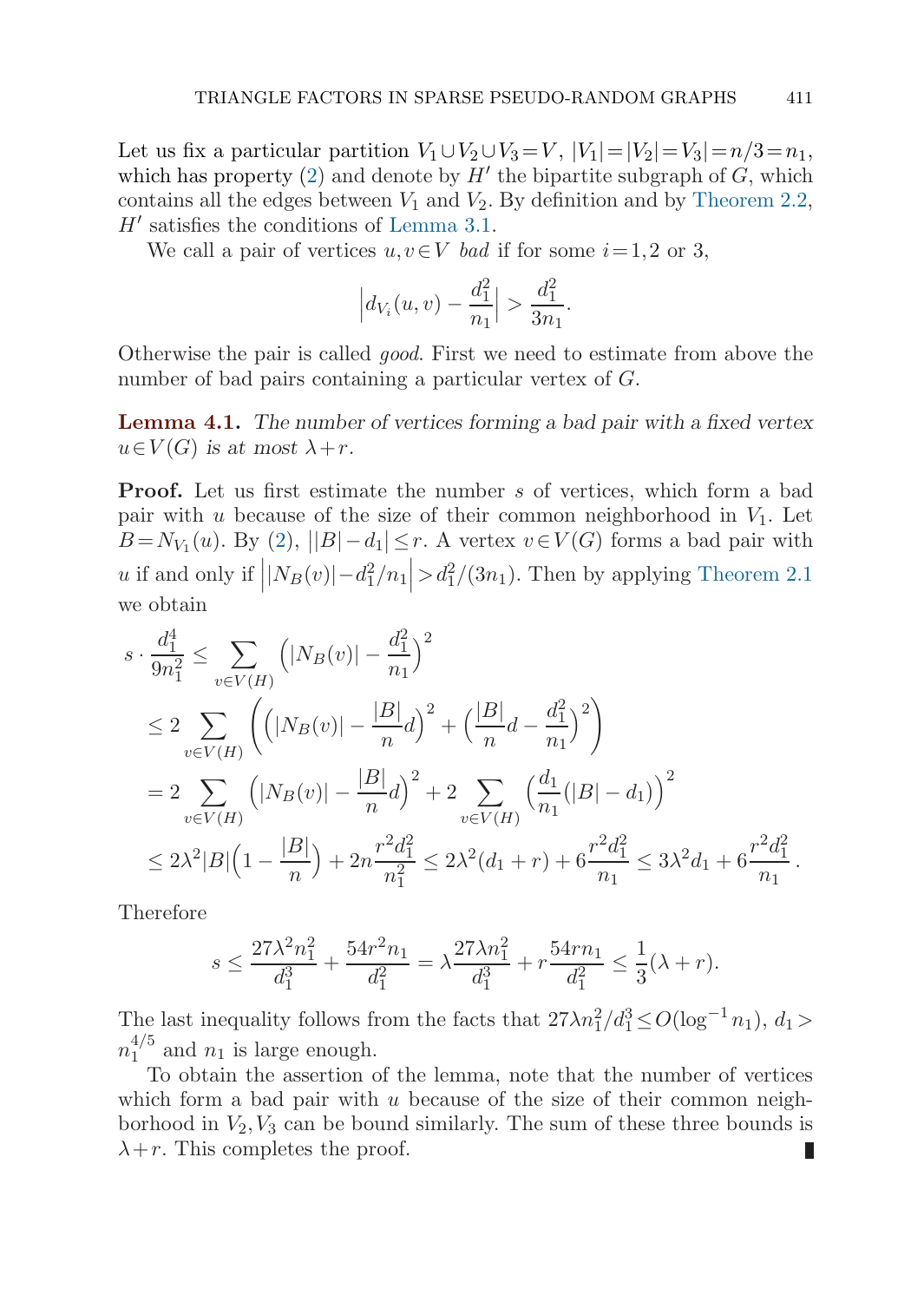An edge  $e = (u, v), u \in V_1, v \in V_2$ , is called *bad* if its endpoints form a bad pair. Let  $H$  be the bipartite subgraph of  $G$  containing all edges between  $V_1$  and  $V_2$ , except the bad ones. By [Lemma 4.1](#page-8-0), H is a subgraph of H' obtained by deleting some edges of  $H'$  so that at any vertex not more than  $\lambda + r$  incident edges are deleted. Thus H satisfies the condition of [Lemma 3.1](#page-6-0) with parameter  $t = \lambda + r$  and therefore, by [Corollary 3.2,](#page-7-0) has a lot of perfect matchings. Given a perfect matching  $M$  in  $H$ , define an auxiliary bipartite graph  $H(M)$  on the vertex set  $V(H(M)) = V_3 \cup M$  by connecting a vertex  $v \in V_3$  to an edge  $e = \{x_1, x_2\} \in M$ , if  $v, x_1$  and  $x_2$  form a triangle in G.

Note that by definition, a perfect matching in  $H(M)$  corresponds to a triangle factor in G. Hence our ultimate goal is to prove that there exists a perfect matching M of H, for which  $H(M)$  satisfies Hall's Condition. First we bound from below the degree of a vertex from M in  $H(M)$ . Since by our construction every  $e \in M$  is a good edge, we get that the degree of e in  $H(M)$  is at least  $2d_1^2/(3n_1)$  for any perfect matching M. Using this fact we can easily deduce the following statement.

**Lemma 4.2.** *Let* M *be an arbitrary perfect matching of* H *and let* X *be a* subset of  $V_3$ , such that its neighborhood in  $H(M)$  has size less than |X|. *Then the size of* X *is less than*  $n_1 - d_1/2$ *.* 

**Proof.** Let  $(v_i, u_i), v_i \in V_1, u_i \in V_2, i = 1, \ldots, s$ , be the set of edges of the matching M which are not adjacent in the graph  $H(M)$  to any vertex in X, and let  $Y = V_3 - X$ . If the neighborhood of X has size less than |X|, then  $|Y| < s$ . By the definition of  $H(M)$ , all  $(v_i, u_i)$  are good edges and therefore in graph G the vertices  $v_i, u_i$  have at least  $2d_1^2/(3n_1)$  common neighbors, all of them belonging to the set  $Y$ . This implies that the number of edges of G between the sets Y and  $\{v_1, \ldots, v_s\}$  is at least  $(2d_1^2/(3n_1))s$ . On the other hand, by [Theorem 2.2,](#page-5-0) this number is at most  $|Y|sd_1/n_1 + \lambda \sqrt{|Y|s}$ . Using that  $|Y| < s$  and  $\lambda = o(d_1^2/n_1)$  we obtain that

$$
\frac{2d_1^2}{3n_1}s\le |Y|s\frac{d_1}{n_1}+\lambda\sqrt{|Y|s}< |Y|s\frac{d_1}{n_1}+\lambda s< |Y|s\frac{d_1}{n_1}+\frac{d_1^2}{6n_1}s\,.
$$

Therefore  $|Y| > d_1/2$  and thus  $|X|=n_1-|Y| < n_1-d_1/2$ . This completes the proof. П

In order to verify Hall's condition in  $H(M)$  to subsets  $X \subseteq V_3$  of size  $|X| \leq n_1 - d_1/2$ , just an arbitrary perfect matching of H will not do. Thus, we choose a perfect matching  $M$  in  $H$  uniformly at random and prove that Hall's condition fails with probability  $o(1)$ .

We first estimate degrees of vertices from  $V_3$  in the graph  $H(M)$ . This gives us a lower bound on the size of a set  $X \subset V_3$ , that can violate Hall's condition.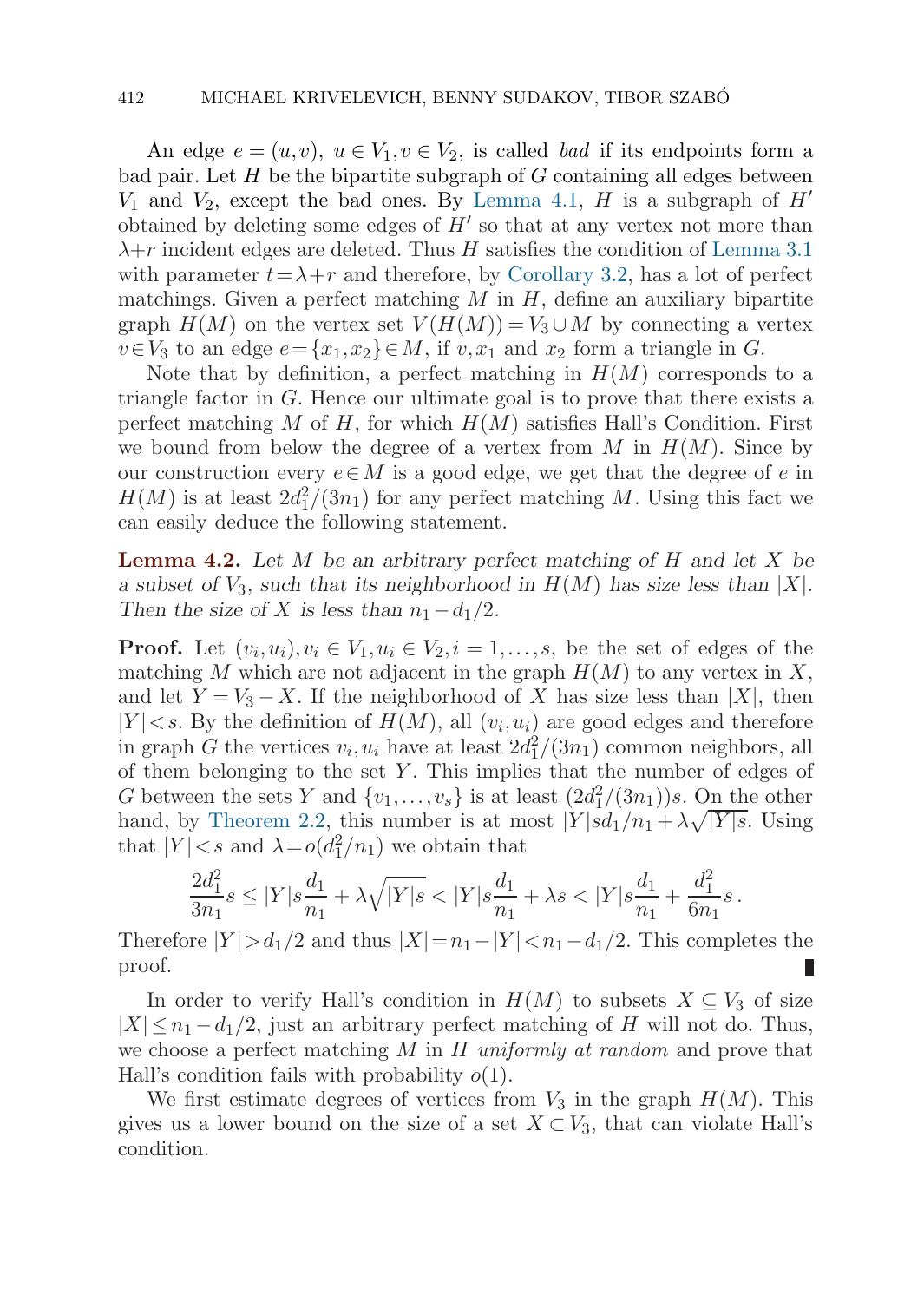<span id="page-10-0"></span>**Lemma 4.3.** *The probability that there exists a vertex*  $v \in V_3$ *, whose degree in the bipartite graph*  $H(M)$  *is less than*  $d_1^2/(n_1 \log n_1)$ *, is*  $o(1)$ *.* 

**Proof.** We interpret a perfect matching M of H as a bijection  $\sigma_M$  from  $V_1$ to  $V_2$ . Let v be a vertex of  $V_3$  and let X and Y be the sets of its neighbors in  $V_1, V_2$  respectively. Thus the degree of v in  $H(M)$  is  $|\sigma_M(X) \cap Y|$ . To prove the lemma it is enough to show, that for every vertex v,  $|\sigma_M(X) \cap Y|$  $d_1^2/(n_1 \log n_1)$  happens with probability less than  $o(1/n_1)$ .

Let  $X_1 \subseteq X$  be the set of those vertices, which (in graph H) have at least  $d_1^2/2n_1$  neighbors in Y. If  $u \notin X_1$ , then u forms a bad pair with v, as in graph  $\tilde{G}$  it has at most  $d_1^2/2n_1 + \lambda + r < 2d_1^2/3n_1$  neighbors in Y. [Lemma 4.1](#page-8-0) then implies that  $|X-X_1|$  ≤  $\lambda$ +r. By [\(2\)](#page-7-0),  $d_1$ +r >  $|X|$  ≥  $|X_1|$  ≥  $|X|-(\lambda+r)$  >  $d_1$ − $\lambda$ −2r, so we have  $|X_1| = (1 - o(1))d_1$ .

As  $X_1 \subseteq X$ , it is sufficient to prove  $Pr(|\sigma_M(X_1) \cap Y| < d_1^2/(n_1 \log n_1))$  =  $o(1/n_1)$  for every vertex  $v \in V_3$ . If  $|\sigma_M(X_1) \cap Y| < d_1^2/(n_1 \log n_1)$ , then there is a subset  $S \subseteq X_1$  of size  $|S| = |X_1| - d_1^2/(n_1 \log n_1)$ , such that  $|\sigma_M(S) \cap Y| = 0$ .

Denote by  $z_1$  the number of perfect matchings in the bipartite graph H. Let  $S \subseteq X_1$  be a set of size  $|S| = |X_1| - d_1^2/n_1 \log n_1$  and denote by  $z_2(S)$  the number of perfect matchings M of H which have the property  $|\sigma_M(S) \cap Y| = 0$ . The maximum of the  $z_2(S)$ , taken over all subsets  $S \subseteq X_1$  of size  $|S|=|X_1|-d_1^2/n_1\log n_1$ , is denoted by  $z_2^{\max}$ . Then it is easy to see that

$$
Pr\left(|\sigma_M(X_1) \cap Y| < \frac{d_1^2}{n_1 \log n_1}\right) \leq \sum_{\substack{S \subseteq X_1 \\ |S| = |X_1| - d_1^2/n_1 \log n_1}} Pr\left(|\sigma_M(S) \cap Y| = 0\right)
$$
\n
$$
= \sum_{\substack{S \subseteq X_1 \\ |S| = |X_1| - d_1^2/n_1 \log n_1}} \frac{z_2(S)}{z_1}
$$
\n
$$
\leq \left(\frac{|X_1|}{\frac{d_1^2}{n_1 \log n_1}}\right) \frac{z_2^{\max}}{z_1} \leq \left(\frac{e|X_1|n_1 \log n_1}{d_1^2}\right)^{\frac{d_1^2}{n_1 \log n_1}} \frac{z_2^{\max}}{z_1}
$$
\n
$$
\leq \left(\frac{3n_1 \log n_1}{d_1}\right)^{\frac{d_1^2}{n_1 \log n_1}} \frac{z_2^{\max}}{z_1} \leq e^{\frac{d_1^2}{4n_1}} \frac{z_2^{\max}}{z_1}.
$$

In the last inequality we use that  $3n_1 \log n_1/d_1 < n_1^{1/4}$ .

As we already mentioned, the bipartite graph  $H$  satisfies the condition of [Lemma 3.1](#page-6-0) with  $t = r + \lambda$ . Therefore by [Corollary 3.2](#page-7-0) the number of perfect matchings  $z_1$  in H is at least  $(k/n_1)^{n_1}n_1! > (k/e)^{n_1}$ , where  $k =$  $d_1 - 2r - \lambda - 2t = d_1 - 4r - 3\lambda > d_1 - \lambda \log n_1$ . On the other hand,  $z_2(S)$  is the number of perfect matchings in the bipartite graph  $H<sub>S</sub>$  obtained from H by deleting all the edges between  $S$  and  $Y$ . We proved that this graph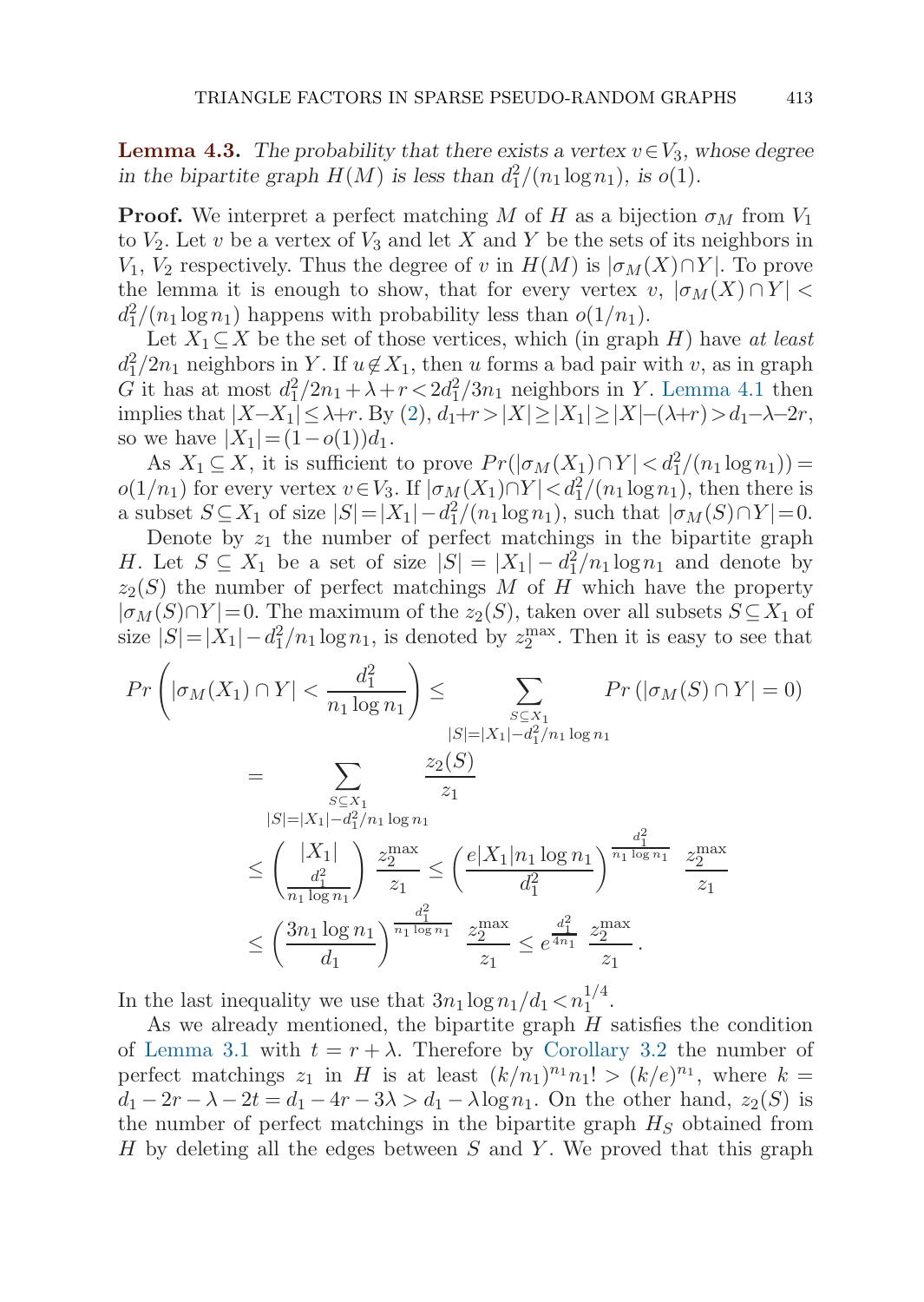<span id="page-11-0"></span>has  $|S| = s = |X_1| - d_1^2/(n_1 \log n_1) = (1 - o(1))d_1$  vertices of degree at most  $d_1 + r - d_1^2/(2n_1)$  while the rest of the vertices have degree at most  $d_1 + r$ . Thus by [Lemma 3.3](#page-7-0)

$$
z_2(S) < e^{-n_1} \left( d_1 + r - \frac{d_1^2}{2n_1} \right)^{s + \frac{s}{d_1 + r - d_1^2/(2n_1)}} (d_1 + r)^{n_1 - s + \frac{n_1 - s}{d_1 + r}} \n\leq d_1^{\frac{3n_1}{d_1}} e^{-n_1} \left( d_1 + r - \frac{d_1^2}{2n_1} \right)^s (d_1 + r)^{n_1 - s}.
$$

Finally, we obtain that

$$
Pr\left(|\sigma_M(X_1) \cap Y| < \frac{d_1^2}{n_1 \log n_1}\right) \leq e^{\frac{d_1^2}{4n_1}} \frac{z_2^{\max}}{z_1}
$$
\n
$$
\leq e^{\frac{d_1^2}{4n_1}} \frac{d_1^{\frac{3n_1}{4}}e^{-n_1}(d_1 + r - \frac{d_1^2}{2n_1})^s (d_1 + r)^{n_1 - s}}{((d_1 - \lambda \log n_1)/e)^{n_1}}
$$
\n
$$
\leq e^{\frac{d_1^2}{4n_1}} d_1^{\frac{3n_1}{d_1}} \left(\frac{d_1 + r - \frac{d_1^2}{2n_1}}{d_1 - \lambda \log n_1}\right)^{(1 - o(1))d_1} \left(\frac{d_1 + r}{d_1 - \lambda \log n_1}\right)^{n_1}
$$
\n
$$
\leq e^{\frac{d_1^2}{4n_1}} d_1^{\frac{3n_1}{d_1}} \left(1 - \frac{d_1}{3n_1}\right)^{(1 - o(1))d_1} \left(1 + \frac{3\lambda \log n_1}{d_1}\right)^{n_1}
$$
\n
$$
\leq e^{\frac{d_1^2}{4n_1} + \frac{3n_1 \log n_1}{d_1} + \frac{3n_1 \lambda \log n_1}{d_1} - \frac{(1 - o(1))d_1^2}{3n_1}} \leq e^{-(1 - o(1))\frac{d_1^2}{12n_1}} = o(n_1^{-1}).
$$

Here we use the facts that  $\lambda n_1 \log n_1/d_1 = o(d_1^2/n_1)$  and  $r < \lambda \log n_1 <$  $3n_1\lambda \log n_1/d_1$ . This completes the proof of the lemma. П

Finally, it remains to verify Hall's condition for the subsets of  $V_3$  of size between  $d_1^2/(n_1 \log n_1)$  and  $n_1 - d_1/2$ . This is done in the following lemma.

**Lemma 4.4.** With probability  $1 - o(1)$ , every subset  $X \subset V_3$  of size  $d_1^2/(n_1 \log n_1) \leq |X| \leq n_1 - d_1/2$  has at least  $|X|$  neighbors in the bipartite *graph*  $H(M)$ *.* 

**Proof.** Let  $Y = Y(X)$  be the subset of  $V_1$  composed of all vertices with at most  $|X|d_1/(2n_1)$  neighbors in X and let  $x, y$  be the sizes of X, Y, respectively. Obviously,  $e(X,Y) \leq d_1xy/(2n_1)$ . On the other hand, by [Theorem 2.2](#page-5-0) the number of edges between  $X$  and  $Y$  satisfies

$$
e(X,Y) \ge \frac{d_1xy}{n_1} - \lambda \sqrt{xy} \, .
$$

Comparing the above estimates for  $e(X,Y)$  we derive that  $d_1xy/(2n_1) \ge$ Comparing the above estimates for  $e(x, t)$  we<br>  $d_1xy/n_1 - \lambda \sqrt{xy}$ , and therefore  $y \le 4n_1^2\lambda^2/(xd_1^2)$ .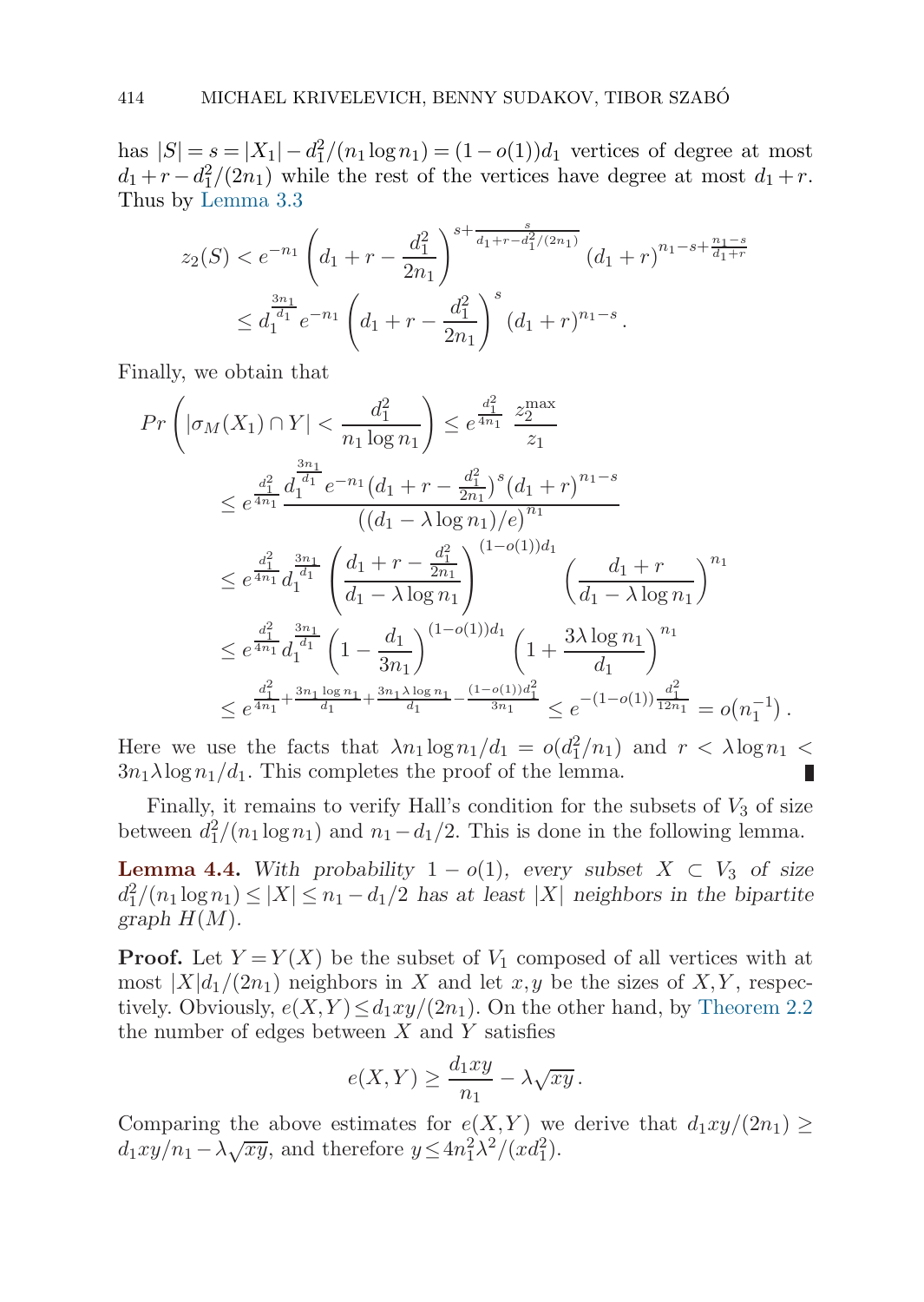Let  $Y_1 = Y_1(X) = V_1 - Y$ . Call an edge  $(v, u) \in E_H(Y_1, V_2)$  useless (for X) if there are no edges from u to  $N_X(v)$ , otherwise call it useful (for X). We also say that u is a useless neighbor (useful neighbor, resp.) of v. Denote by  $W_v$  the set of all useless neighbors of v in  $V_2$ . Obviously,  $e(W_v, N_X(v)) = 0$ . On the other hand, it follows from [Theorem 2.2](#page-5-0) that

$$
e(W_v, N_X(v)) \ge \frac{|W_v||N_X(v)|d_1}{n_1} - \lambda \sqrt{|W_v||N_X(v)|}.
$$

Recalling that  $|N_X(v)| \geq d_1x/(2n_1)$ , it follows that

$$
|W_v| \le \frac{\lambda^2 n_1^2}{d_1^2 |N_X(v)|} \le \frac{2\lambda^2 n_1^3}{d_1^3 x}.
$$

Note that if  $e = (v, u) \in E_H(Y_1, V_2)$  is an edge of the perfect matching M of H, then e belongs to the neighborhood of X in the graph  $H(M)$  if and only if e is a useful edge. Clearly, the probability  $P_X$  of X violating Hall's condition is at most the probability that there exists a set  $S \subset Y_1$  of size  $s=|Y_1|-x$ , incident to no useful edge from M. Denote again by  $z_1$  the number of perfect matchings in the bipartite graph H. Let  $S \subseteq Y_1$  be a subset of size  $s=|Y_1|-x$ , and denote by  $z_2(S)$  the number of perfect matchings M of  $H$ , which have only useless edges incident to the vertices of  $S$ . Then it is easy to see that

$$
\mathbf{P}_{\mathbf{X}} \leq \sum_{\substack{S \subseteq Y_1 \\ |S| = |Y_1| - x}} \frac{z_2(S)}{z_1} \leq {\binom{|Y_1|}{s}} \frac{\max_S z_2(S)}{z_1}.
$$

Thus to finish the proof of the lemma it is enough to show that

$$
\sum_{\substack{x \subseteq V_3 \\ |X|=x}} \mathbf{P_X} = o(1/n_1)
$$

for all  $d_1^2/n_1 \log n_1 \leq x \leq n_1 - d_1/2$ .

First we consider the case when  $x \leq n_1/2$ . Since  $x \geq d_1^2/(n_1 \log n_1)$ , then for every  $v \in Y_1$  we have that

$$
|W_v| \le \frac{2n_1^3\lambda^2}{d_1^3x} \le \frac{2n_1^4\lambda^2\log n_1}{d_1^5} = 2\left(\frac{n_1^2\lambda\log n_1}{d_1^3}\right)^2\frac{d_1}{\log n_1} = o\left(\frac{d_1}{\log n_1}\right),
$$

and

$$
y \le \frac{4n_1^2\lambda^2}{xd_1^2} \le \frac{4n_1^3\lambda^2\log n_1}{d_1^4} = 4 \frac{n_1^2\lambda\log n_1}{d_1^3} \frac{\lambda}{d_1} n_1 = o(n_1).
$$

As we already mentioned in the proof of [Lemma 4.3,](#page-10-0)  $z_1$  is at least  $(d_1 \lambda \log n_1$ <sup>n<sub>1</sub> e<sup>-n<sub>1</sub></sub>. For any S, z<sub>2</sub>(S) is equal to the number of matchings in a</sup></sup>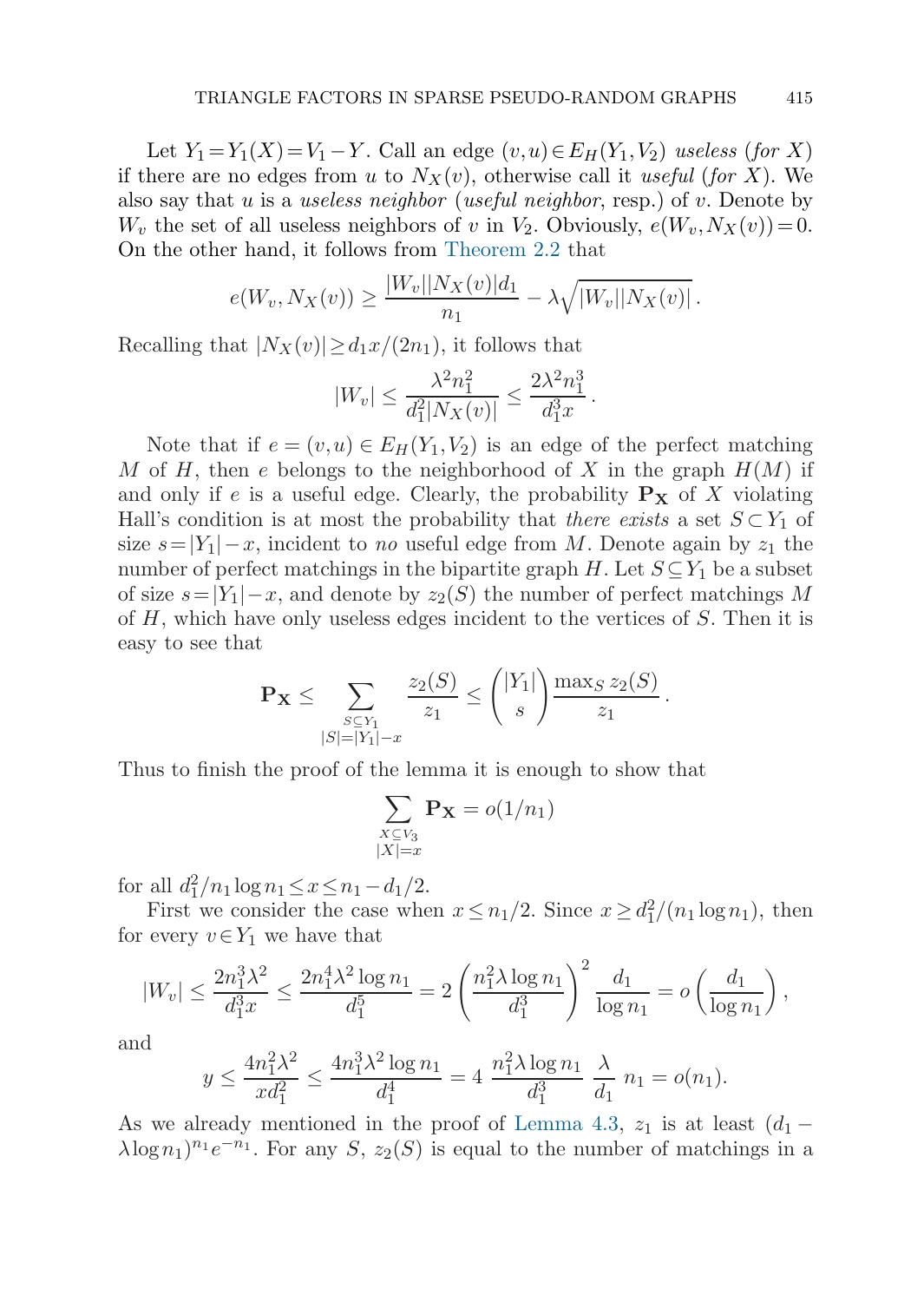bipartite subgraph of H with  $s=|S|$  vertices of degree  $|W_v|\leq d_1/\log n_1$ . The rest of the vertices are of degree at most  $d_1+r$ , therefore via [Lemma 3.3](#page-7-0) we obtain

$$
z_2(S) \le e^{-n_1} \left(\frac{d_1}{\log n_1}\right)^{s + \frac{s}{d_1/\log n_1}} (d_1 + r)^{n_1 - s + \frac{n_1 - s}{d_1 + r}}
$$
  

$$
\le d_1^{\frac{2n_1 \log n_1}{d_1}} e^{-n_1} \left(\frac{d_1}{\log n_1}\right)^s \left(d_1 + r\right)^{n_1 - s}.
$$

Now, taking into account that  $s=|Y_1|-x=n_1-y-x\geq n_1-o(n_1)-n_1/2>n_1/3$ , we can deduce that

$$
\sum_{X \subseteq V_3} \mathbf{P_X} \le \sum_{X \subseteq V_3} \sum_{S \subseteq Y_1} \frac{z_2(S)}{z_1}
$$
\n
$$
|X|=x
$$
\n
$$
\le \sum_{X \subseteq V_3} \sum_{S \subseteq Y_1} \frac{d_1^{\frac{2n_1 \log n_1}{d_1}} e^{-n_1} (d_1/\log n_1)^s (d_1+r)^{n_1-s}}{(d_1 - \lambda \log n_1)^{n_1} e^{-n_1}}
$$
\n
$$
\le \binom{n_1}{x} \binom{|Y_1|}{s} e^{\frac{2n_1 \log^2 n_1}{d_1}} \left(\frac{2}{\log n_1}\right)^{n_1/3} \left(\frac{d_1+r}{d_1 - \lambda \log n_1}\right)^{n_1}
$$
\n
$$
\le 2^{3n_1} \left(\frac{2}{\log n_1}\right)^{n_1/3} 2^{n_1} = o(n_1^{-1}).
$$

Here we use that  $r < \lambda \log n_1 = o(d_1)$  and  $2n_1 \log^2 n_1/d_1 = o(n_1)$ . Next assume that  $n_1/2 \leq x \leq n_1 - d_1/2$ . Then

$$
y \le \frac{4n_1^2\lambda^2}{xd_1^2} \le \frac{8n_1\lambda^2}{d_1^2} = 8\frac{\lambda n_1^2\log n_1}{d_1^3} \frac{\lambda}{n_1} \frac{d_1}{\log n_1} = o\left(\frac{d_1}{\log n_1}\right)
$$

and hence  $s=|Y_1|-x=n_1-y-x=(n_1-x)-o(d_1/\log n_1)$ . Also in this case we have for every  $v\!\in\! Y_1$  that

$$
|W_v| \le \frac{2n_1^3 \lambda^2}{d_1^3 x} \le \frac{4n_1^3 \lambda^2}{d_1^3 n_1} = 4 \frac{n_1^2 \lambda \log n_1}{d_1^3} \frac{\lambda}{\log n_1} = o\left(\frac{\lambda}{\log n_1}\right).
$$

Similarly as before,  $z_2(S)$  is equal to the number of matchings in a bipartite subgraph of H with s vertices of degree less than  $|W_v| < \lambda/\log n_1$ . The maximum degree is again at most  $d_1+r$ . Therefore by [Lemma 3.3](#page-7-0) we obtain

$$
z_2(S) < e^{-n_1} \left(\frac{\lambda}{\log n_1}\right)^{s + \frac{s}{\lambda/\log n_1}} (d_1 + r)^{n_1 - s + \frac{n_1 - s}{d_1 + r}} \n\leq d_1^{\frac{2n_1 \log n_1}{\lambda}} e^{-n_1} \left(\frac{\lambda}{\log n_1}\right)^s (d_1 + r)^{n_1 - s}.
$$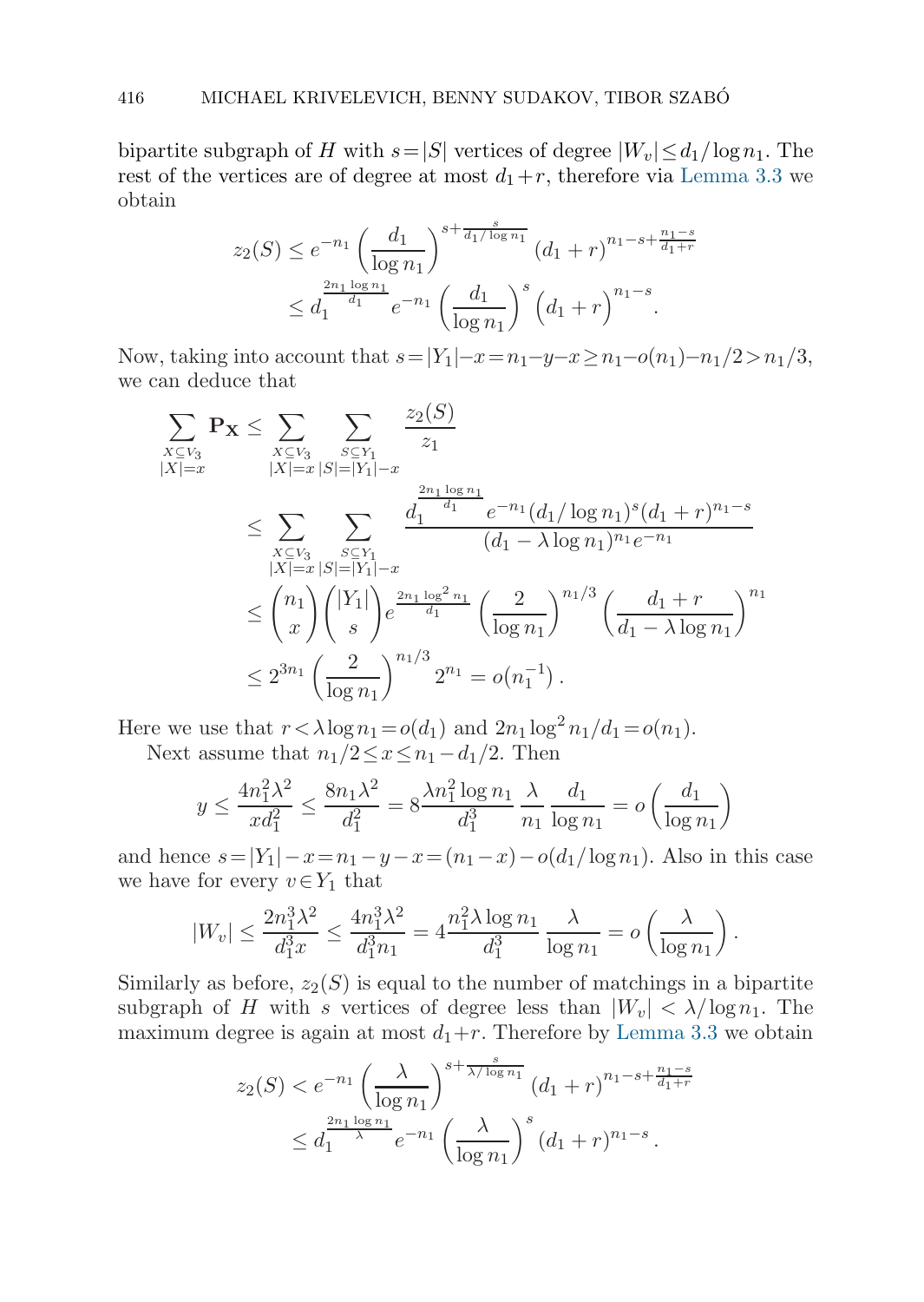<span id="page-14-0"></span>We finish the proof of this case by the following estimate.

$$
\sum_{X \subseteq V_3} P_X \le \sum_{X \subseteq V_3} \sum_{S \subseteq Y_1} \frac{z_2(S)}{z_1}
$$
\n
$$
|X| = x |S| = |Y_1| - x
$$
\n
$$
\le \sum_{X \subseteq V_3} \sum_{S \subseteq Y_1} \frac{d_1^{\frac{2n_1 \log n_1}{\lambda}} e^{-n_1} (\lambda/\log n_1)^s (d_1 + r)^{n_1 - s}}{|X| = x |S| = |Y_1| - x}
$$
\n
$$
\le {n_1 \choose n_1 - x} { |Y_1| \choose s} \frac{d_1^{\frac{2n_1 \log n_1}{\lambda}} (\lambda/\log n_1)^s (d_1 + r)^{n_1 - s}}{(d_1 - \lambda \log n_1)^{n_1}}
$$
\n
$$
\le \left(\frac{e n_1}{n_1 - x}\right)^{n_1 - x} \left(\frac{e |Y_1|}{s}\right)^s \frac{d_1^{\frac{2n_1 \log n_1}{\lambda}} (\lambda/\log n_1)^s (d_1 + r)^{n_1 - s}}{(d_1 - \lambda \log n_1)^{n_1}}
$$
\n
$$
= d_1^{\frac{2n_1 \log n_1}{\lambda}} \left(\frac{e n_1}{n_1 - x}\right)^{n_1 - x - s} \left(\frac{e^2 n_1 |Y_1|\lambda}{(n_1 - x)s(d_1 + r) \log n_1}\right)^s \left(\frac{d_1 + r}{d_1 - \lambda \log n_1}\right)^{n_1}
$$
\n
$$
\le e^{\frac{2n_1 \log^2 n_1}{\lambda}} e^{y \log n_1} \left(\frac{4e^2 n_1^2 \lambda}{(1 + o(1))d_1^3 \log n_1}\right)^s \left(1 + \frac{3\lambda \log n_1}{d_1}\right)^{n_1}
$$
\n
$$
\le e^{d_1} \left(\frac{1}{\log n_1}\right)^{(1 + o(1))d_1/2} e^{\frac{3n_1 \lambda \log n_1}{d_1}} = o(1/n_1).
$$

In these computations we used that  $n_1-x \ge d_1/2$ ,  $y=n_1-x-s=o(d_1/\log d_1)$ ,  $s \geq (1+o(1))d_1/2, n_1^2 \lambda/d_1^3 = o(1/\log n_1), 2n_1 \log^2 n_1/\lambda = o(d_1), n_1 \lambda \log n_1/d_1 =$  $o(d_1)$  and  $r < \lambda \log n_1 = o(d_1)$ . This completes the proof of the lemma. п

Finally, to complete the proof of [Theorem 1.1](#page-3-0) note that by [Lemmas 4.3](#page-10-0) [and 4.4,](#page-11-0) with probability  $1-o(1)$  there exists a matching M such that the bipartite graph  $H(M)$  satisfies Hall's condition. Pick such a matching M. Then  $H(M)$  contains a perfect matching which supplies a triangle factor of the graph G. п

#### **5. Fractional triangle factors**

In this section we prove [Theorem 1.3.](#page-3-0) The constant 0.1 in this theorem is certainly not best possible, but we will make no serious attempt to optimize it.

The fact that a fractional triangle factor  $f$  can take non-integer values, as opposed to the characteristic vector of a "usual" (i.e. integer) triangle factor, enables us to invoke the powerful machinery of Linear Programming to prove the above result. Below we provide relevant necessary background,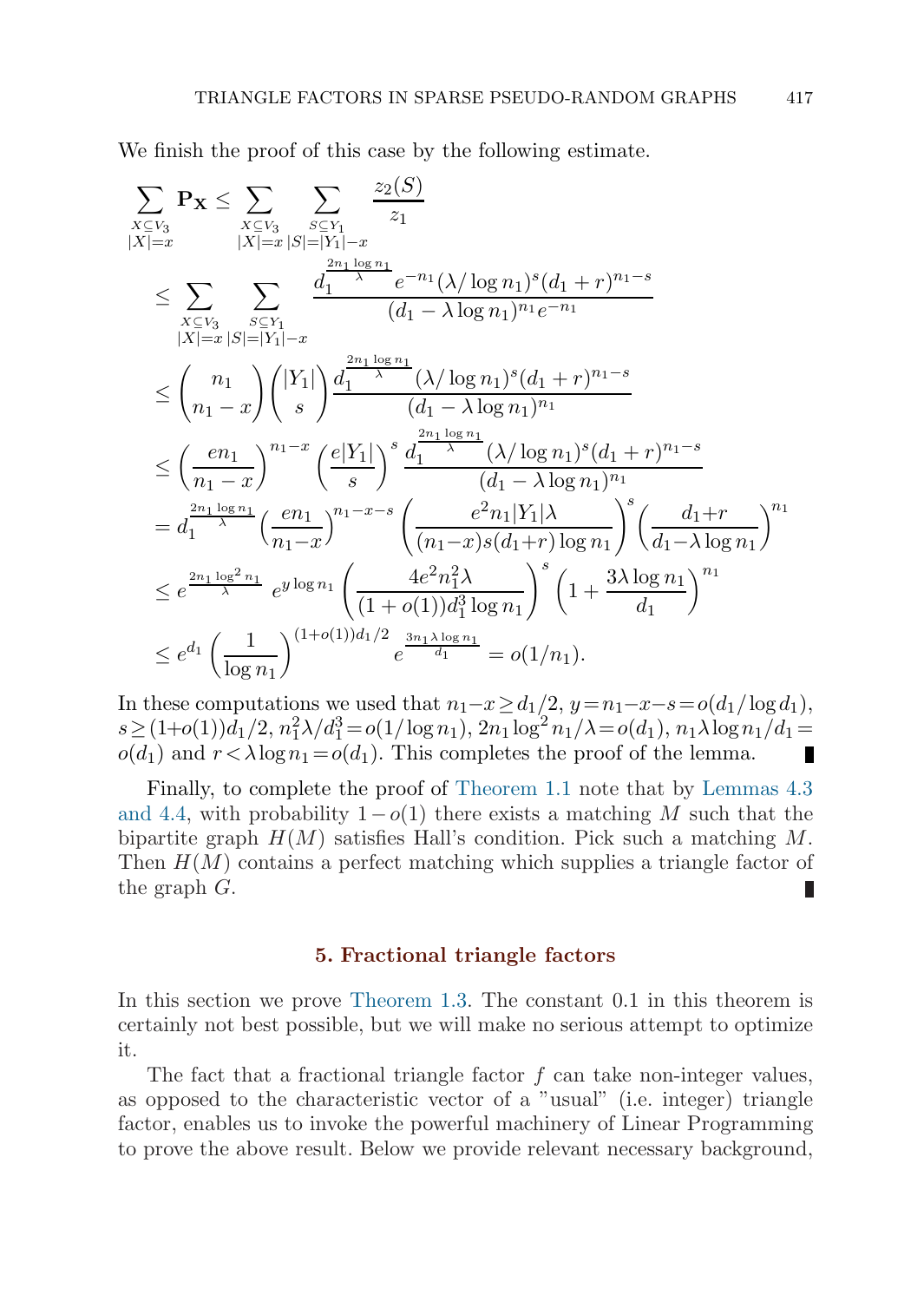<span id="page-15-0"></span>needed to apply Linear Programming Duality to the problem of showing the existence of a fractional factor.

Let  $H = (V, E)$  be a hypergraph. Recall that a non-negative real-valued function  $f: E \to \mathbb{R}_+$  is called a *fractional matching* with value  $|f| = \sum_{e \in E} f(e)$ if  $\sum_{v \in e} f(e) \leq 1$  for every  $v \in V$ . The maximum of |f| over all fractional matchings of H is the fractional matching number of H, denoted by  $\nu^*(H)$ . Similarly, a fractional cover of H is a non-negative real-valued function  $g: V \to \mathbb{R}_+$  such that  $\sum_{v \in e} g(v) \geq 1$  for every  $e \in E(H)$ . The value of g is  $|g| = \sum_{v \in V} g(v)$ . The minimum of  $|g|$  over all fractional covers of H is the fractional covering number of H, denoted by  $\tau^*(H)$ .

It is easy to see that the above two definitions of  $\nu^*(H)$  and  $\tau^*(H)$  can be represented as optimal solutions of a pair of dual linear programming problems. The Duality Theorem of Linear Programming thus implies that  $\tau^*(H) = \nu^*(H)$ . It can also be used to get the following:

**Proposition 5.1.** For every r-uniform hypergraph  $H = (V, E)$  one has :

- 1.  $\nu^{*}(H) \geq \nu(H)$ *, where*  $\nu(H)$  *is a size of a maximum matching in* H;
- 2.  $\nu^*(H) \leq |V|/r$ ;
- *3.* If  $g: V \to \mathbb{R}_+$  *is a fractional cover of H, then for every subset*  $U \subseteq V$  *the function*  $g' : U \to \mathbb{R}_+$  *defined by*  $g'(v) = g(v)$  *for every*  $v \in U$  *(that is,*  $g'$  *is the restriction of* g *on* U*) is a fractional cover of the induced hypergraph*  $H[U]$ ;
- *4.* Let  $g:V \to \mathbb{R}_+$  be an optimal fractional cover of H and denote  $V_1 = \{v \in V\}$  $V: g(v) > 0$ , then  $\nu^*(H) \geq |V_1|/r$ .

The proof of the above proposition is quite standard and can be found, e.g., in [[18\]](#page-21-0) (see Proposition 2). The reader is also referred to [\[15](#page-21-0)] for additional information about integer and fractional matchings and covers in hypergraphs.

Now let us return to the problem of a fractional triangle factor and introduce relevant notation. Let  $G=(V,E)$  satisfy the conditions of [Theorem 1.3](#page-3-0). We denote by  $H = H(G)$  the hypergraph of the triangles of G defined as follows: the vertex set of H coincides with V; for every triangle  $(u, v, w)$  in G, there is an edge  $(u,v,w) \in E(H)$ . Thus H is a 3-uniform hypergraph on n vertices. For a subset  $U \subseteq V$ , we let  $H[U]$  to be the subhypergraph of H spanned by U. In other words,  $H[U]$  is formed by all the triangles of G spanned by U. With some abuse of notation we set  $\nu^*(U)=\nu^*(H[U])$ .

Notice that due to Proposition 5.1.2 we have  $\nu^*(H) \leq n/3$ . Therefore, the value of any fractional matching in H is at most  $n/3$ . Thus, proving that G has a fractional triangle factor is equivalent to proving that an optimal fractional matching in H has the maximal possible value,  $n/3$ .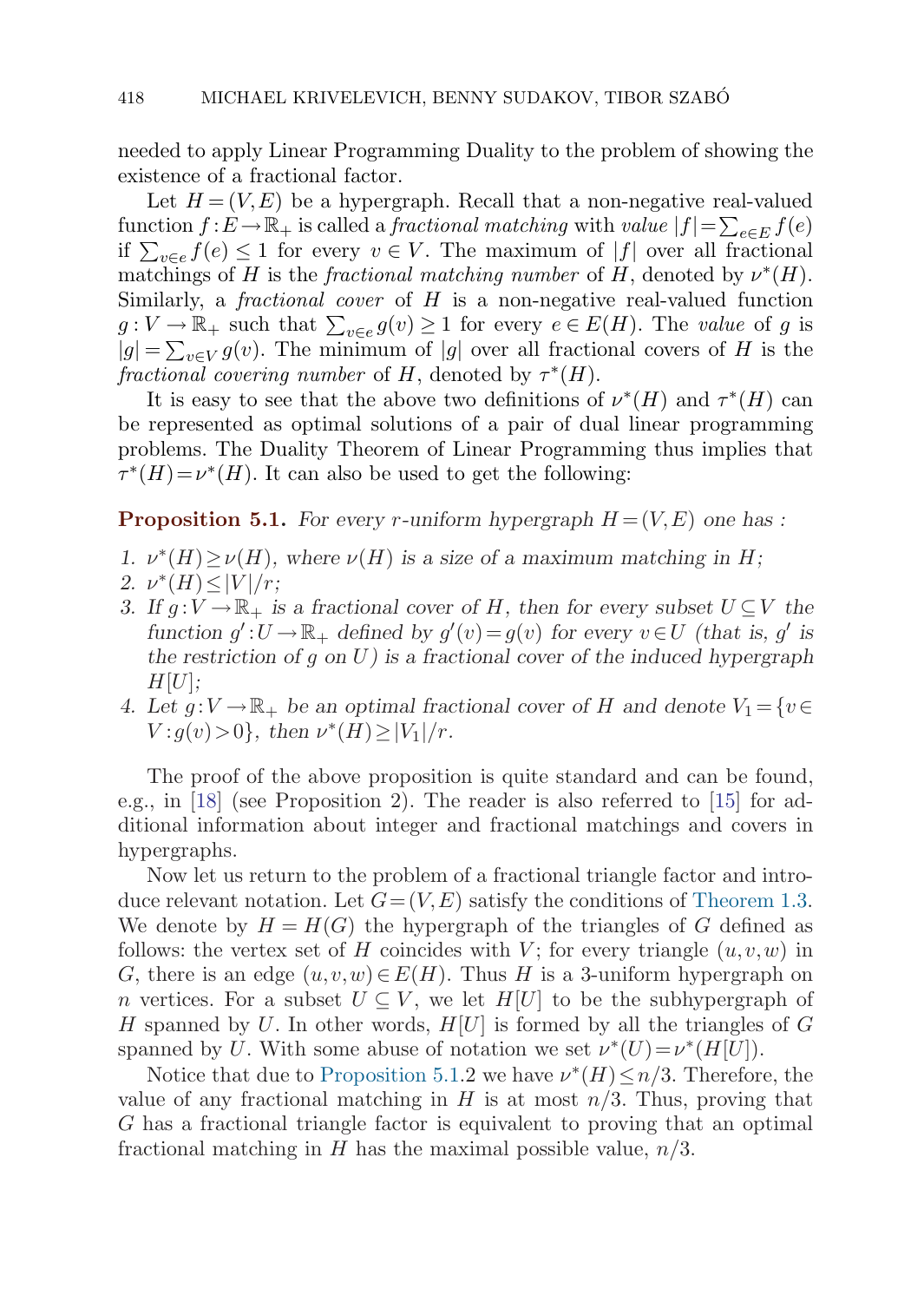<span id="page-16-0"></span>The proof of [Theorem 1.3](#page-3-0) will proceed as follows. We first derive some properties of the graph  $G$ , based on the information about its eigenvalues. Then we show that every graph having these properties has a fractional triangle factor. Our approach is similar to the one used in [[18\]](#page-21-0) with some additional ideas. From now on we assume that the graph G satisfies the conditions of [Theorem 1.3](#page-3-0).

First we apply [Theorem 2.4](#page-5-0) to graph G with  $r=1$  and 2 to establish the following properties.

**Fact 5.2. (a)** *Every* 0.1d *vertices of* G *span an edge;* **(b)** *Every* 0.2n *vertices of* G *span a triangle.*

**Proposition 5.3.** Let  $v \in V(G)$ . Then there exists a family  $T(v)$  of  $d/4$ *triangles in G, so that for all*  $t \neq t' \in T(v)$ *, one has*  $t \cap t' = \{v\}$ *.* 

**Proof.** Consider a maximum matching  $M_0$  formed by the edges of G in the neighborhood  $N(v)$ . If  $M_0$  has less than  $d/4$  edges, then by Fact 5.2 (a), the vertices of  $N(v)$  not covered by  $M_0$  span an edge  $e_0 \in E(G)$ . Adding  $e_0$  to  $M_0$  produces a larger matching, a contradiction to the maximality of  $M_0$ . We conclude that  $M_0$  has at least  $d/4$  edges. Each edge of  $M_0$  together with v forms a triangle in G. Choosing  $d/4$  such triangles, we get a desired collection of triangles. п

**Proposition 5.4.** *For every subset* U ⊂V *of size* |U|≥n−d/2 *and for every subset*  $U_0 \subset U$  *of size*  $|U_0| = d/4$ *, there exists a family*  $T_0$  *of at least* 0.2n−d/4 *triangles in G so that*  $t \subset U$  *and*  $|t \cap U_0| = 1$  *for every*  $t \in T_0$ *, and*  $t \cap t' \subset U_0$  *for every pair*  $t \neq t' \in T_0$ *.* 

**Proof.** We may assume that  $0.2n \ge d/4$ , otherwise there is nothing to prove. Let  $T_0$  be a maximum family of triangles in  $G$ , satisfying the requirements of the proposition. We will show that  $T_0$  contains at least  $0.2n-d/4$  triangles.

Assume to the contrary that  $|T_0| < 0.2n - d/4$ . Let  $W = \bigcup_{t \in T_0} t \setminus U_0$ . Then  $|W|<0.4n-d/2$ . Due to the maximality of  $T_0$ , the graph G does not contain a triangle with one vertex in  $U_0$  and the other two in  $U \setminus (U_0 \cup W)$ . Notice that  $|U \setminus (U_0 \cup W)| > n - d/2 - d/4 - (0.4n - d/2) = 0.6n - d/4$ . Then it follows from [Theorem 2.2](#page-5-0) that

$$
e(U_0, U \setminus (U_0 \cup W)) \ge \frac{\frac{d}{4} \left(0.6n - \frac{d}{4}\right) d}{n} - \lambda \sqrt{\frac{d}{4} \left(0.6n - \frac{d}{4}\right)}
$$
  
> 
$$
\frac{d^2}{4n} 0.3n - \frac{0.1d^2}{n} \sqrt{\frac{dn}{4}} > 0.075d^2 - 0.05d^2 = 0.025d^2.
$$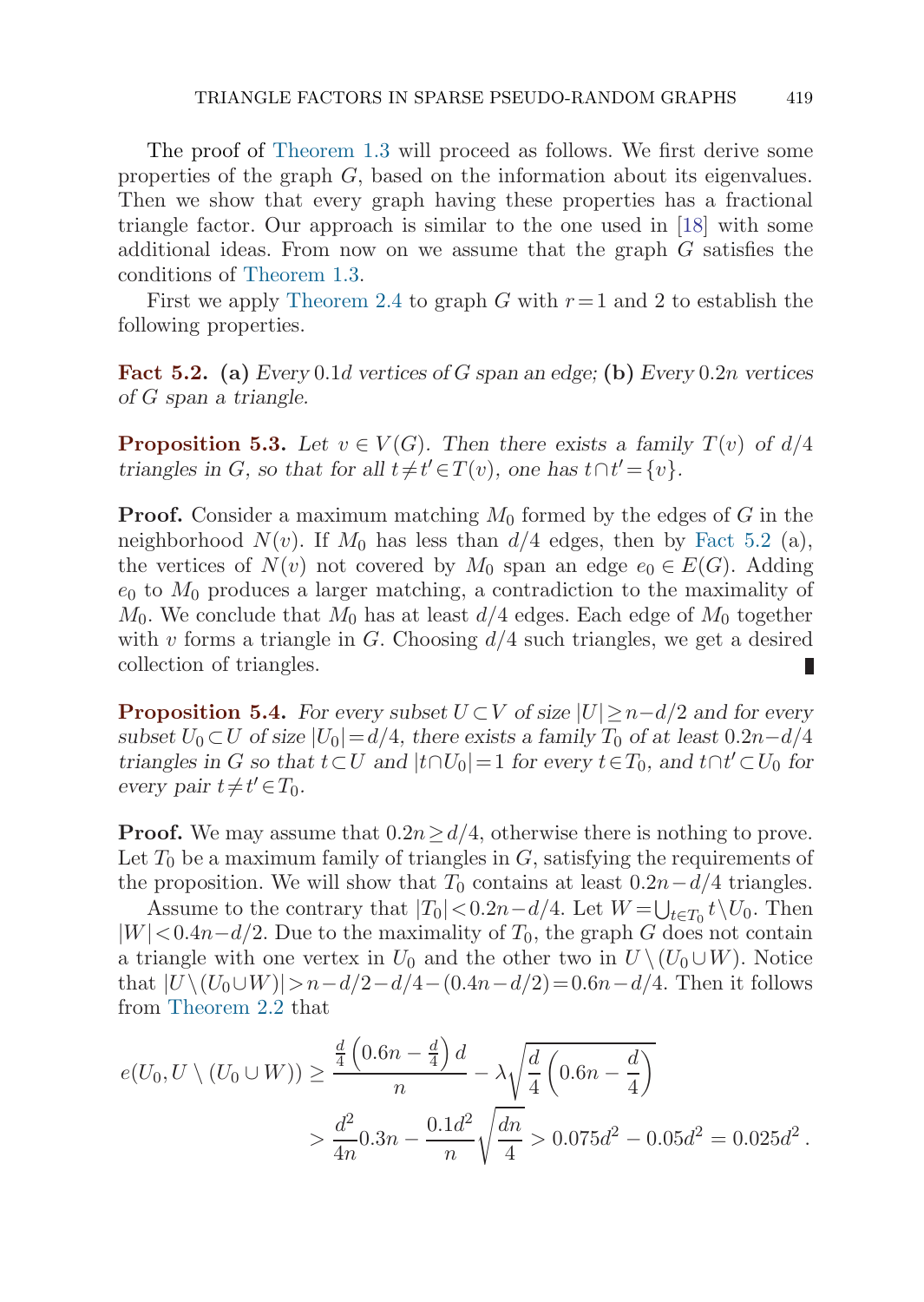<span id="page-17-0"></span>Therefore there is a vertex  $u_0 \in U_0$  for which  $e({u_0}, U \setminus (U_0 \cup W)) >$  $0.025d^2/|U_0| = 0.1d$ . Then by [Fact 5.2](#page-16-0) (a), the set of neighbors of  $u_0$  in  $U \setminus (U_0 \cup W)$  contains an edge  $e = (w_1, w_2) \in E(G)$  – a contradiction. Ш

To complete the proof of [Theorem 1.3](#page-3-0) we show that every graph G having the properties stated in [Fact 5.2](#page-16-0) (b) and [Propositions 5.3, 5.4](#page-16-0) satisfies  $\nu^*(H(G))=n/3.$ 

**Lemma 5.5.** If  $G = (V, E)$  has the property stated in [Fact 5.2](#page-16-0) (b). Then *for every subset*  $U \subseteq V$ *, one has:*  $\nu^*(U) \ge \frac{|U| - 0.2n}{3}$ *.* 

**Proof.** Let  $T_0$  be a maximum family of pairwise disjoint triangles of  $G$ spanned by U. Recall that by [Fact 5.2](#page-16-0) (b), every set of more than  $0.2n$ vertices of U spans a triangle in G. Therefore the family  $T_0$  leaves uncovered at most 0.2n vertices of U, implying  $|T_0| \ge (|U| - 0.2n)/3$ . Then by [Proposition 5.1](#page-15-0).1 we have  $\nu^*(U) \geq (|U| - 0.2n)/3$ . п

**Lemma 5.6.** *If*  $G = (V, E)$  *has the properties stated in [Fact 5.2](#page-16-0) (b) and [Proposition 5.4,](#page-16-0)* then for every  $U \subseteq V$  of size  $|U| \geq n - d/2$ , one has:  $v^*(U) \geq$  $\frac{|U|-\frac{d}{4}}{3}$ .

**Proof.** Consider the hypergraph of triangles  $H[U]$ . Let  $g: U \to \mathbb{R}_+$  be an optimal fractional cover of  $H[U]$ . Denote

$$
U' = \{ u \in U : g(u) = 0 \}.
$$

Consider two possible cases.

Case 1.  $|U'| \leq \frac{d}{4}$ . In this case [Proposition 5.1.](#page-15-0)4 implies  $\nu^*(U) \geq \frac{|U\setminus U'|}{3} \geq \frac{|U| - \frac{d}{4}}{3}$ . Case 2.  $|U'| \geq \frac{d}{4}$ .

Choose a subset  $U_0 \subset U'$  of size  $|U_0| = d/4$ . By [Proposition 5.4,](#page-16-0) G contains a family  $T_0$  of  $0.2n-d/4$  triangles so that  $|t \cap U_0| = 1$  for every  $t \in T_0$  and  $t \cap t' \subset U_0$  for every  $t \neq t' \in T_0$ . Let  $W = \bigcup_{t \in T_0} t \setminus U_0$ . Then  $|W| = 2|T_0| =$  $0.4n-d/2$ . Since g is a fractional cover of the triangles of G spanned by U, g has total weight at least 1 on every triangle from  $T_0$ . As all vertices from  $U_0$  have zero weight in g, and the triangles in  $T_0$  are disjoint outside  $U_0$ , we have:  $\sum_{w \in W} g(w) \ge |T_0| = |W|/2.$ 

Define a function  $g_1: U \backslash W \to \mathbb{R}_+$  by setting  $g_1(u)=g(u)$  for all  $u \in U \backslash W$ (i.e.  $g_1$  is the restriction of g on  $U \setminus W$ ). Then by [Proposition 5.1](#page-15-0).3,  $g_1$  is a fractional cover of the hypergraph  $H[U \setminus W]$ . Therefore from Lemma 5.5 it follows that  $|g_1| \ge \nu^*(U \setminus W) \ge \frac{|U \setminus W| - 0.2n}{3}$ . This completes the proof, since

$$
\nu^*(U) = |g| = \sum_{w \in W} g(w) + |g_1| \ge \frac{|W|}{2} + \frac{|U \setminus W| - 0.2n}{3}
$$

$$
= \frac{|U| - 0.2n + \frac{|W|}{2}}{3} = \frac{|U| - \frac{d}{4}}{3}.
$$

п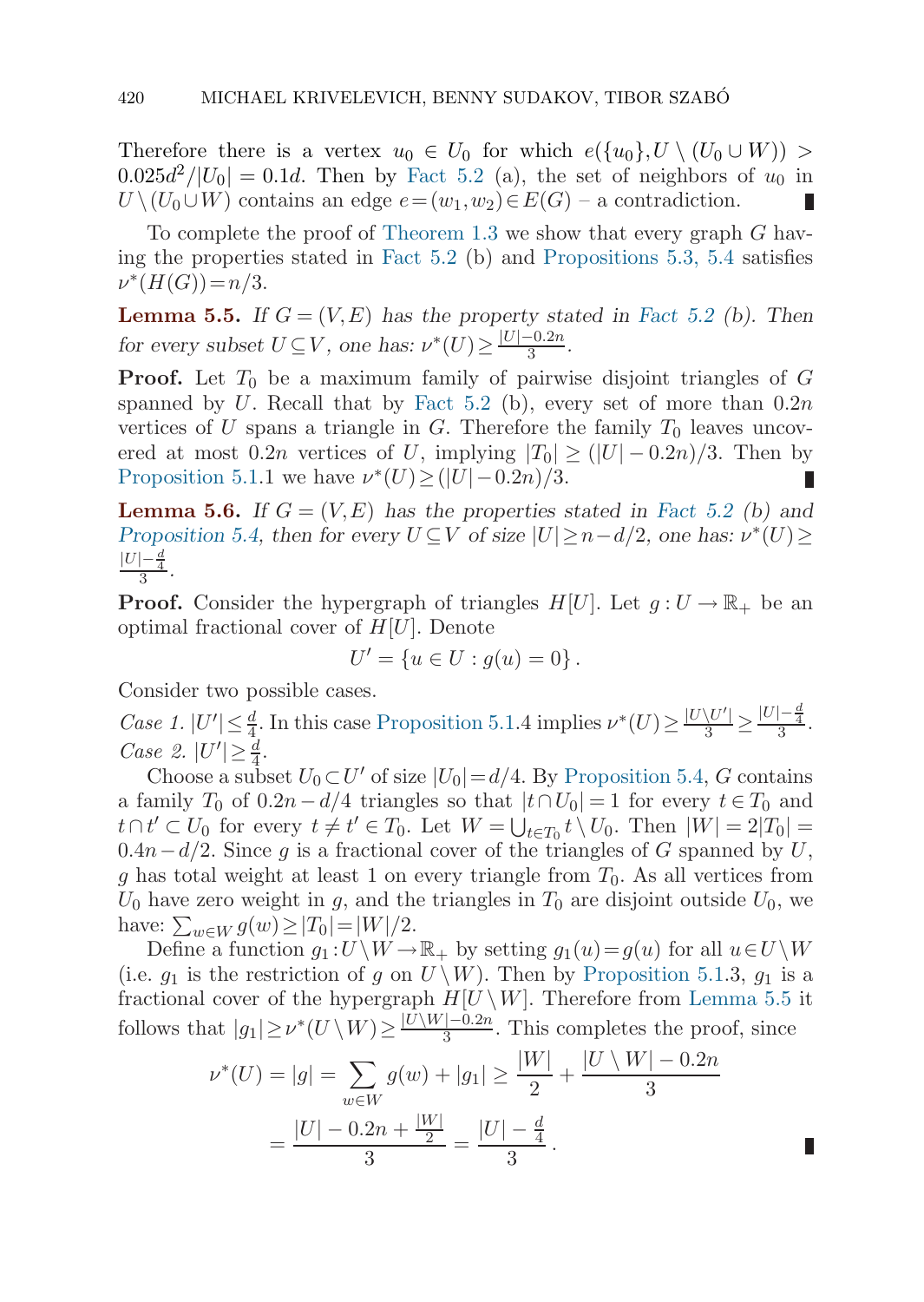<span id="page-18-0"></span>**Proof of [Theorem 1.3.](#page-3-0)** Consider the hypergraph  $H = H(G)$  of triangles of G. Let  $g:V\to\mathbb{R}_+$  be an optimal fractional cover of H of weight  $|g|=\nu^*(H)$ . We treat two cases again.

Case 1.  $q(v) > 0$  for all  $v \in V$ . Then by [Proposition 5.1.](#page-15-0)4  $\nu^*(H) > |V|/3$ . Case 2. There exists a vertex  $v_0 \in V$  such that  $g(v_0)=0$ .

According to [Proposition 5.3,](#page-16-0) G contains a family  $T_0$  of  $d/4$  triangles whose pairwise intersection is  $v_0$ . Let  $W = \bigcup_{t \in T_0} t \setminus \{v_0\}$ . Then  $|W| = 2|T_0| = d/2$ . Also,  $\sum_{v \in W} g(v) \ge |T_0| = |W|/2$ . Define a function  $g_1 : V \setminus W \to \mathbb{R}_+$  by setting  $g_1(v) = g(v)$  for all  $v \in V \setminus W$ . Then by [Proposition 5.1.](#page-15-0)3,  $g_1$  is a fractional cover of the hypergraph  $H[V \setminus W]$ , and thus  $|g_1| \geq \nu^*(V \setminus W)$ . As  $|V \backslash W| = n-d/2$ , it follows from [Lemma 5.6](#page-17-0) that  $\nu^*(V \backslash W) \geq (|V \backslash W|-d/4)/3$ . Then

$$
\nu^*(H) = |g| = \sum_{w \in W} g(w) + |g_1| \ge \frac{|W|}{2} + \frac{|V \setminus W| - \frac{d}{4}}{3}
$$

$$
= \frac{|V| + \frac{|W|}{2} - \frac{d}{4}}{3} = \frac{|V|}{3}.
$$

Thus in both cases we have proven  $\nu^*(H) \geq |V|/3$ . As the opposite inequality  $\nu^*(H) \leq |V|/3$  is valid by [Proposition 5.1.](#page-15-0)2, the theorem follows.

#### **6. Pseudo-random graphs without triangles**

The purpose of this section is to show the existence of a family of dense pseudo-random graphs without triangles and to prove [Theorem 1.2](#page-3-0).

In [[1](#page-20-0)] Alon constructs triangle-free graphs with small independence number to devise a constructive lower bound for the Ramsey number  $R(3,t)$ . For an infinite sequence of graph sizes  $n$ , he defines a triangle-free  $d$ -regular graph G on n vertices with second eigenvalue  $\lambda = \lambda(G)$ , where  $d = \Theta(n^{2/3})$ and  $\lambda = \Theta(n^{1/3})$ . Specifically, he proves the following result.

**Theorem 6.1.** Let  $k > 0$  be an integer not divisible by 3. Set  $n = 2^{3k}$ . Then *there exists a graph* G *on* n *vertices with the following properties:*

*1. G* is  $d_n = 2^{k-1}(2^{k-1}-1)$ -regular; 2.  $\lambda(G) \leq 9 \cdot 2^k + 3 \cdot 2^{k/2} + \frac{1}{4}$ ; *3.* G *is triangle-free.*

Now we use Alon's construction (Theorem 6.1) and apply the blow-up operation for various values of the blow-up parameter  $k$ . Notice that the graph G described in Theorem 6.1 satisfies  $\lambda(G) = O(d^2/n)$ , where d,n are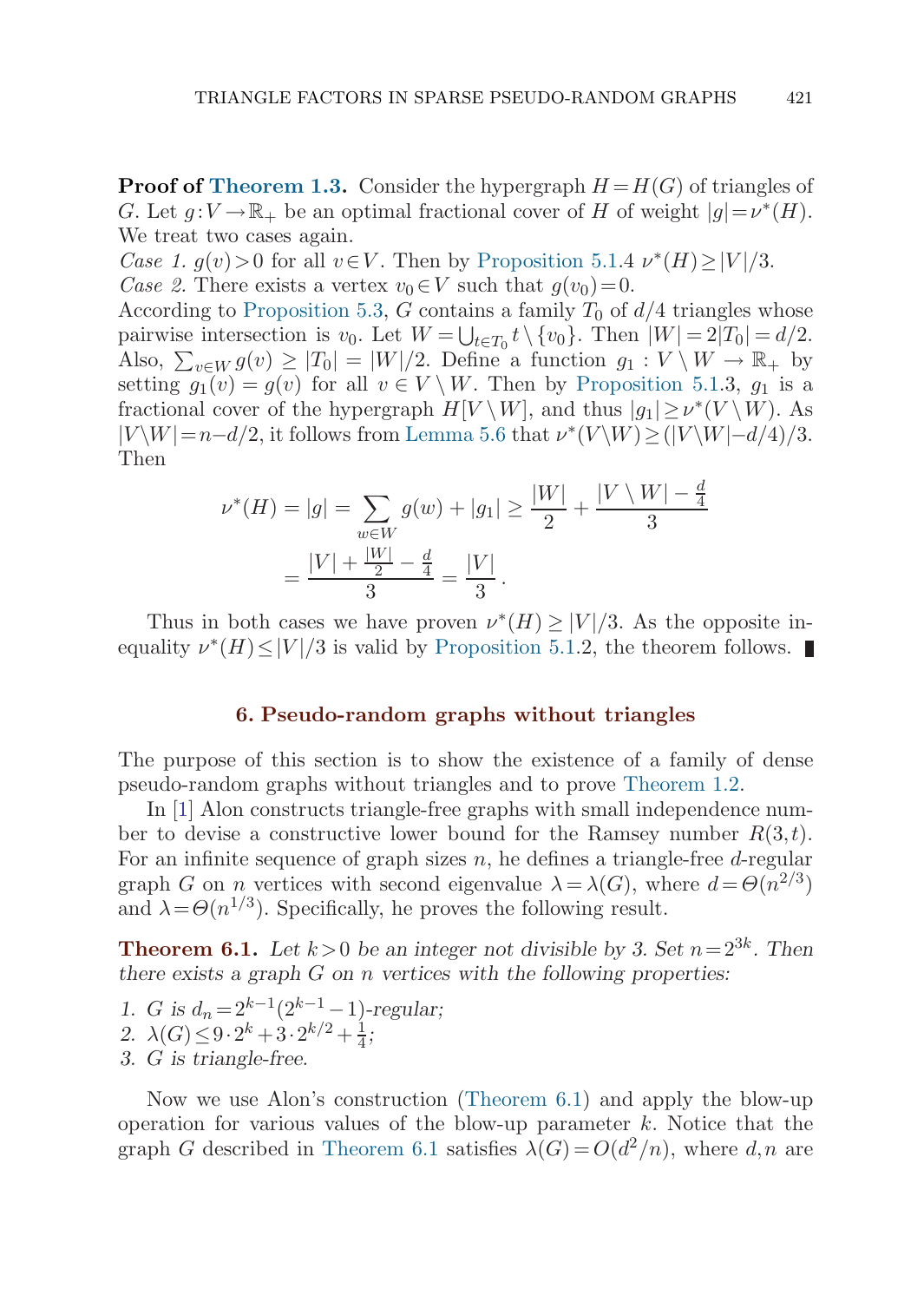<span id="page-19-0"></span>the degree and the number of vertices of G, respectively. Observe also that according to [Proposition 2.5,](#page-5-0) the k-blow-up of  $G$  preserves the above relation between the parameters  $n, d, \lambda$ . Finally, it is easy to see that the blow-up graph  $G(k)$  is triangle-free as well. Therefore [Theorem 1.2](#page-3-0) follows.

## **7. Concluding remarks**

Our main result, [Theorem 1.1](#page-3-0) provides a sufficient condition for the existence of a triangle factor in a pseudo-random graph. Note that while our fractional result, [Theorem 1.3](#page-3-0) is asymptotically optimal due to [Theorem 1.2](#page-3-0), we cannot say the same about [Theorem 1.1](#page-3-0). In fact, we conjecture that the optimal condition in the integer case should be essentially identical to that of the fractional case:

**Conjecture 7.1.** There exists an absolute constant  $c > 0$  so that every d-regular graph G on 3n vertices, satisfying  $\lambda(G) \leq cd^2/n$ , has a triangle factor.

Given graphs  $G, H$  on  $n,h$  vertices respectively, an H-factor in G is a subgraph of G consisting of  $n/h$  vertex disjoint copies of H. Thus a triangle factor corresponds to the case  $H = K_3$ . A fractional H-factor is defined in an obvious way. A natural possible extension of our result would be to find sufficient conditions for the existence of an H-factor in a pseudo-random graph  $G$ , for various choices of the fixed graph  $H$ . While the techniques of the present paper certainly have a potential to be adopted for other instances of  $H$ , we are unable at this stage to predict the optimal relation between parameters  $n, d, \lambda$  for most of the choices of H, for example, for the case  $H = K<sub>4</sub>$ . This is due to the absence of known optimal constructions of pseudo-random graphs without a single copy of  $H$  (see [\[3\]](#page-20-0) for partial results in the case of  $H$  being a fixed clique). We conjecture however that conditions on  $n, d, \lambda$ , sufficient to guarantee a copy of H in a pseudo-random graph G, will be already sufficient to guarantee the existence of a fractional or even an integer H-factor. Finally it is worth stating here that using the technique from [Section 5](#page-14-0) we can show the following statement:

**Theorem 7.2.** For every  $r > 3$  there exists a constant  $c = c(r) > 0$  such that *every* d-regular graph G on n vertices, satisfying  $\lambda(G) \leq c d^{r-1}/n^{r-2}$ , has a *fractional*  $K_r$  *factor.* 

It is instructive to observe that the appearance of triangles in pseudorandom graphs experiences a kind of a threshold behavior – if  $\lambda = cd^2/n$  for large enough constant  $c>0$ , then there are graphs with parameters  $(n, d, \lambda)$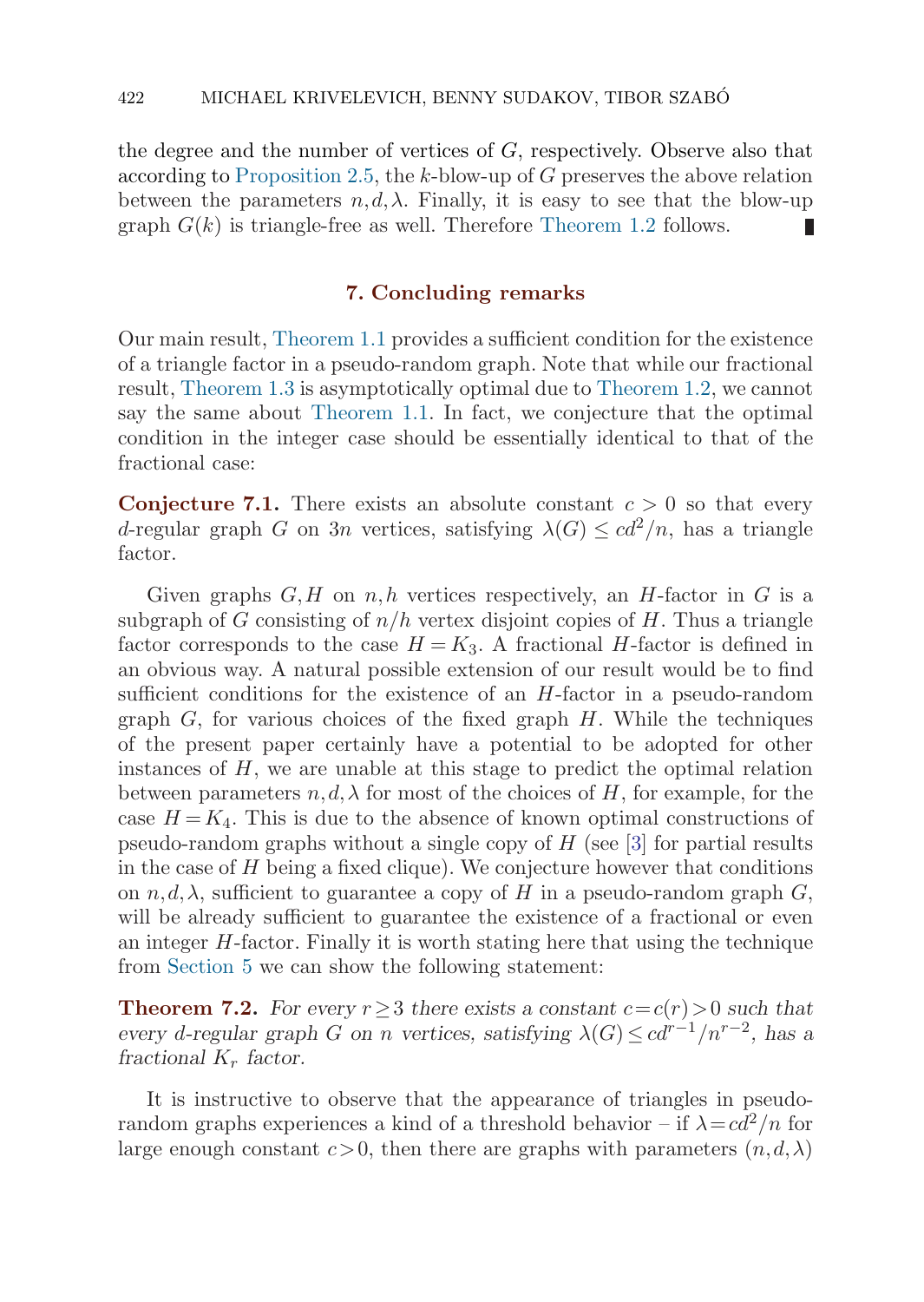<span id="page-20-0"></span>and without a single triangle; changing the value of c guarantees not only the existence of a triangle, but already the existence of a fractional triangle factor. It would be interesting to understand this phenomenon more deeply, possibly comparing it with the corresponding phenomenon in the theory of random graphs (see, e.g. [7]), and to figure out the scope of its applicability.

In our opinion, an ultimate goal of the line of research suggested by this paper is to prove a generalization of the Blow-Up Lemma to pseudo-random subgraphs with a subquadratic number of edges. Specifically, the following question appears to be both very interesting and challenging: given an integer  $\Delta$ , what are the optimal conditions on the relation between parameters  $n, d, \lambda$  that guarantee that every d-regular graph G on n vertices with a second eigenvalue  $\lambda$  contains a copy of every *n*-vertex graph H with maximum degree at most ∆? Our main result, [Theorem 1.1,](#page-3-0) can be viewed as the first step in settling this problem.

**Acknowledgement.** We thank the referees, whose thorough comments improved significantly the presentation of this paper.

#### **References**

- [1] N. Alon: Explicit Ramsey graphs and orthonormal labelings, Electronic Journal of Combinatorics **1** (1994), R12.
- [2] N. Alon and F. R. K. Chung: Explicit construction of linear sized tolerant networks, Discrete Math. **72** (1988), 15–19.
- [3] N. Alon and M. Krivelevich: Constructive bounds for a Ramsey-type problem, Graphs andCombinatorics **13** (1997), 217–225.
- [4] N. ALON, M. KRIVELEVICH and B. SUDAKOV: List coloring of random and pseudorandom graphs, Combinatorica **19** (1999), 453–472.
- [5] N. ALON, V. RÖDL and A. RUCIŃSKI: Perfect matchings in  $\epsilon$ -regular graphs, *Elec*tronic J. Combinatorics **5** (1998), R13.
- [6] N. ALON and J. H. SPENCER: The probabilistic method,  $2<sup>nd</sup>$  ed., Wiley, New York, 2000.
- [7] B. Bollobas´ and A. Thomason: Threshold functions, Combinatorica **7** (1987), 35–38.
- [8] L. M. BRÉGMAN: Some properties of nonnegative matrices and their permanents, Soviet Math. Dokl. **14** (1973), 945–949 [Dokl. Akad. Nauk SSSR, **211** (1973), 27–30].
- [9] F. R. K. Chung: Spectral graph theory, Regional Conference Series in Mathematics 92, Amer. Math. Soc., Providence, 1997.
- [10] F. R. K. Chung, R. L. Graham and R. M. Wilson: Quasi-random graphs, Combinatorica **9** (1989), 345–362.
- [11] K. CORRÁDI and A. HAJNAL: On the maximal number of independent circuits in a graph, Acta Math. Acad. Sci. Hungar. **14** (1963), 423–439.
- [12] D. CVETKOVIĆ, M. DOOB and H. SACHS: Spectra of graphs. Theory and applications, 3rd ed., Johann Ambrosius Barth, Heidelberg, 1995.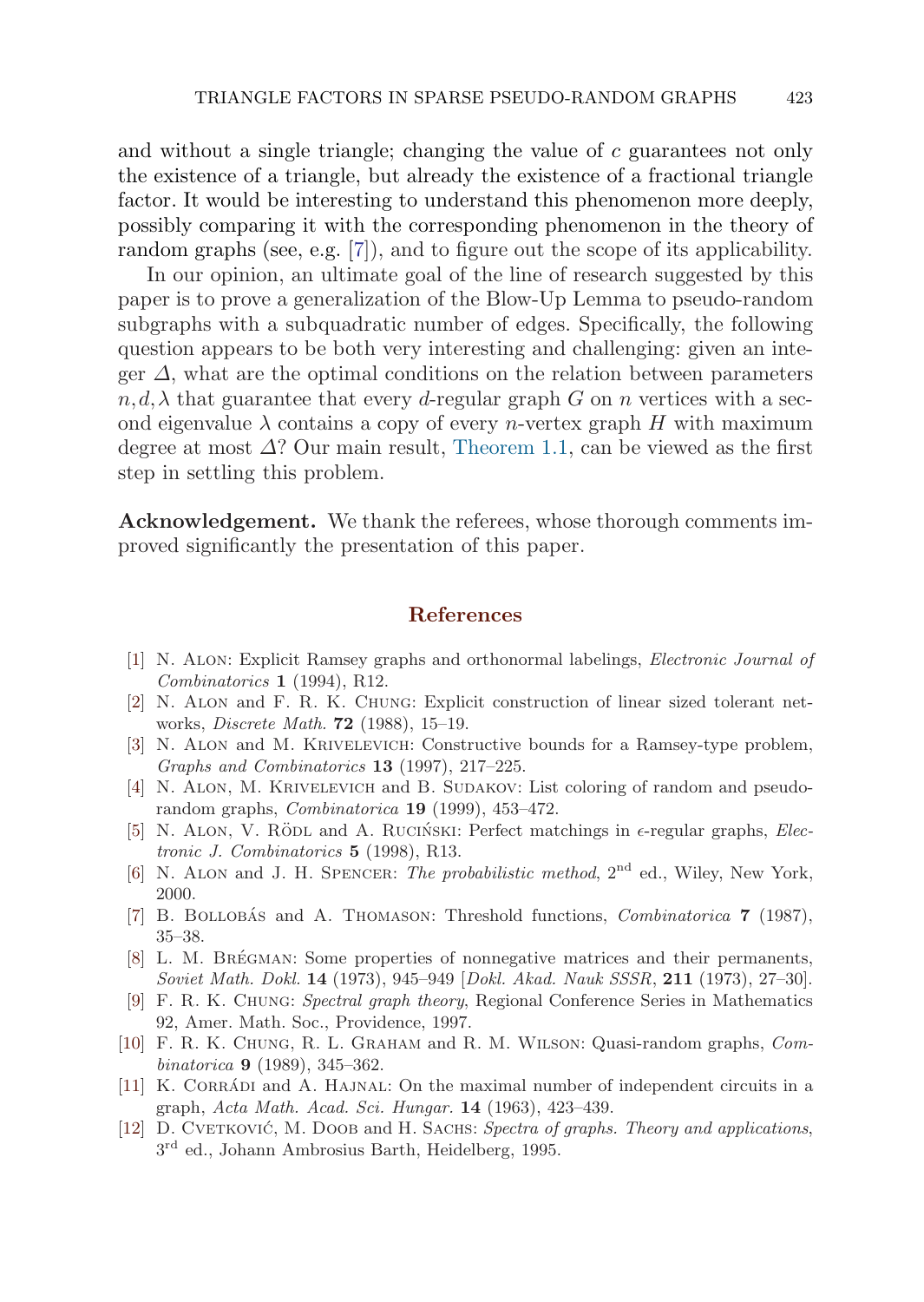#### <span id="page-21-0"></span>424 MICHAEL KRIVELEVICH, BENNY SUDAKOV, TIBOR SZABO´

- [13] G. Egorychev: Proof of the van der Waerden conjecture for permanents, Sibirsk. Mat. Zh. **22** (1981), 65–71.
- [14] D. I. Falikman: A proof of van der Waerden's conjecture on the permanent of a doubly stochastic matrix, Mat. Zametki **29** (1981), 931–938.
- [15] Z. FÜREDI: Matchings and covers in hypergraphs, *Graphs and Combinatorics* 4 (1988), 115–206.
- [16] A. HAJNAL and E. SZEMERÉDI: Proof of a conjecture of Erdős, in: Combinatorial Theory and its applications, Vol. II, P. Erdős, A. Rényi and V. T. Sós, eds., Colloq. Math. Soc. J. Bolyai 4, North Holland, Amsterdam, 1970, pp. 601–623.
- [17] J. KOMLÓS, G. N. SÁRKÖZY and E. SZEMERÉDI: The Blow-up Lemma, Combinatorica **17** (1997), 109–123.
- [18] M. Krivelevich: Perfect fractional matchings in random hypergraphs, Random Structures and Algorithms **9** (1996), 317–334.
- [19] M. KRIVELEVICH and B. SUDAKOV: Pseudo-random graphs, (to appear).
- [20] L. Lovász and M. D. Plummer: *Matching Theory*, Akadémia Kiadó, Budapest, 1986.
- [21] V. RÖDL and A. RUCIŃSKI: Perfect matchings in  $\epsilon$ -regular graphs and the Blow-Up Lemma, Combinatorica **19** (1999), 437–452.
- [22] M. SIMONOVITS and V. T. SÓS: Hereditary extended properties, quasi-random graphs and not necessarily induced subgraphs; Combinatorica **17** (1997), 577–596.
- [23] A. THOMASON: Pseudorandom graphs, in: Random graphs'85 (Poznań 85), North-Holland Math. Stud. 144, North Holland, Amsterdam, 1987, pp. 307–331.
- [24] A. Thomason: Random graphs, strongly regular graphs and pseudorandom graphs, in: Surveys in Combinatorics 1987, London Math. Soc. Lecture Note Ser. 123, Cambridge Univ. Press, Cambridge, 1987, pp. 173–195.

#### **A. Appendix: Proof of [Lemma 3.1](#page-6-0)**

Obviously, it is enough to check condition [\(1\)](#page-6-0) for  $x+y\geq n$ . Due to symmetry, we may assume  $x \leq y$ .

Case 1.  $x \leq k$ .

Every  $v \in X$  has at least  $deg_{H'}(v) - t - (n-y) \geq d-r-t+y-n$  neighbors in  $Y$ . Hence

$$
e_H(X, Y) \ge x(d - t - r + y - n) \ge x(k + \lambda + y - n)
$$
  
=  $kx + xy - nx + \lambda x = kx + ky - nx - (k - x)y + \lambda x$   
 $\ge kx + ky - nx - (k - x)n + \lambda x$  (we use here  $x \le k, y \le n$ )  
=  $kx + ky - kn + \lambda x \ge k(x + y - n)$ ,

as required.

Case 2.  $x \geq k$ . From the assumptions of the lemma we obtain

$$
e_H(X, Y) \ge e_H(X, V) - e_{H'}(X, V - Y)
$$
  
\n
$$
\ge (d - t - r)x - \frac{x(n - y)d}{n} - \lambda \sqrt{x(n - y)}
$$
  
\n
$$
= \frac{xyd}{n} - (t + r)x - \lambda \sqrt{x(n - y)}.
$$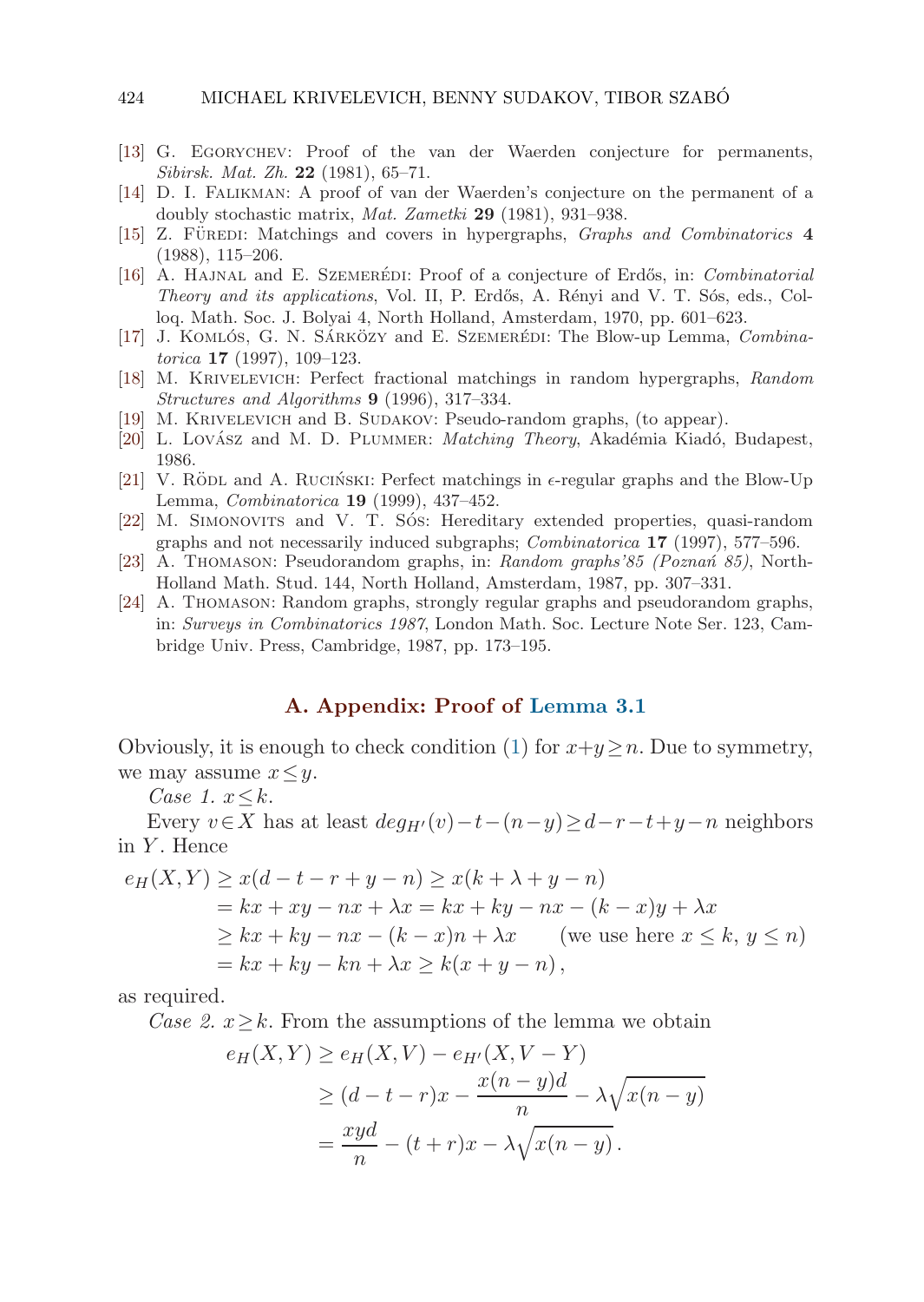<span id="page-22-0"></span>Therefore it is enough to show

$$
xyd - (t+r)nx - \lambda n\sqrt{x(n-y)} \ge n(d-\lambda-2t-2r)(x+y-n),
$$

or

(3) 
$$
d(n-x)(n-y) \geq \lambda n \left( \sqrt{x(n-y)} - (x+y-n) \right) + (t+r)n \left( x - 2(x+y-n) \right).
$$

As both  $x, y \leq n$ , the LHS of (3) is non-negative. First we present two cases in which the RHS is negative.

Consider first the case when  $y \ge n - k/3$ . Then, recalling that  $x \ge k$ , we get

$$
\sqrt{x(n-y)} - (x+y-n) \le \sqrt{xk/3} - x + \frac{k}{3} \le \frac{x}{\sqrt{3}} - x + \frac{x}{3} < 0 \,.
$$

Also in this case,

$$
x - 2(x + y - n) \le x - 2\left(x - \frac{k}{3}\right) \le -\frac{x}{3} < 0.
$$

These imply that the RHS of (3) is negative and establish the validity of (3) when  $y \geq n-k/3$ .

Now assume that  $x \geq 3n/4$ . In this case we have:

$$
\sqrt{x(n-y)} - (x+y-n) \le \sqrt{x(n-x)} - 2x + n \le \sqrt{\frac{3n}{4} \cdot \frac{n}{4}} - 2 \cdot \frac{3n}{4} + n
$$

$$
= n \left( \frac{\sqrt{3}}{4} - \frac{3}{2} + 1 \right) < 0.
$$

Also,

$$
x - 2(x + y - n) \le n - 2\left(\frac{3n}{4} + \frac{3n}{4} - n\right) = 0.
$$

Therefore the RHS of (3) is negative again, implying the validity of (3).

Finally we dispose of the case  $y < n - k/3$ ,  $x < 3n/4$ . Notice that  $k =$  $d-2(r+t)-\lambda \geq d-2d^2/(40n)-d^2/(20n) > d/2$ . Therefore, for the LHS of (3) we have:

$$
d(n - y)(n - x) \ge \frac{dk}{3}(n - x) \ge \frac{d^2}{6}(n - x).
$$